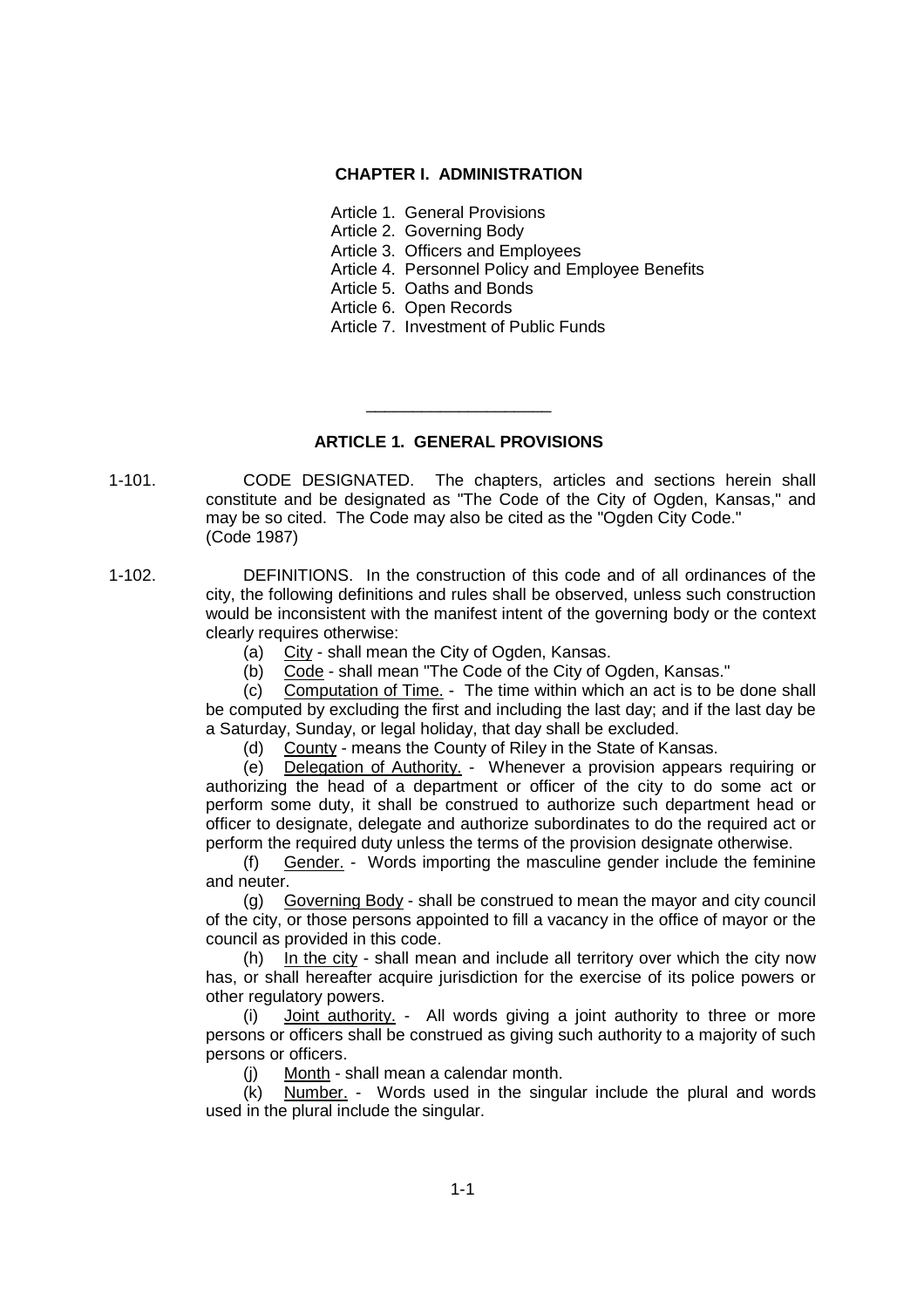(l) Oath - includes an affirmation in all cases in which, by law, an affirmation may be substituted for an oath, and in such cases the word "swear" is equivalent to the word "affirm."

(m) Officers, departments, etc. - Officers, departments, boards, commissions and employees referred to in this code shall mean officers, departments, boards, commissions and employees of the city, unless the context clearly indicates otherwise.

(n) Owner - applied to a building or land, shall include not only the owner of the whole but any part owner, joint owner, tenant in common or joint tenant of the whole or a part of such building or land.

(o) Person - includes a firm, partnership, association of persons, corporation, organization or any other group acting as a unit, as well as an individual.

(p) Property - includes real, personal and mixed property.

(q) Real Property - includes lands, tenements and hereditaments, and all rights thereto and interest therein, equitable as well as legal.

(r) Shall, May. - "Shall" is mandatory and "may" is permissive.

(s) Sidewalk - means any portion of a street between the curb line and the adjacent property line intended for the use of pedestrians.

(t) Signature, subscription - includes a mark when the person cannot write, when his or her name is written near such mark and is witnessed by a person who writes his or her own name as a witness.

(u) State - shall be construed to mean the State of Kansas.

(v) Street - means and includes public streets, avenues, boulevards, highways, roads, alleys, lanes, viaducts, bridges and the approaches thereto and all other public thoroughfares in the city.

(w) Tenant or occupant - applied to a building or land, shall include any person holding a written or oral lease of, or who occupies the whole or a part of such building or land, whether alone or with others.

(x) Tenses. - Words used in the past or present tense include the future as well as the past and present.

(y) Writing or written - may include printing, engraving, lithography and any other mode of representing words and letters, except those cases where the written signature or the mark of any person is required by law.

(z) Year - means a calendar year, except where otherwise provided. (Code 1987)

- 1-103. EXISTING ORDINANCES. The provisions appearing in this code, so far as they are in substance the same as those of ordinances existing at the time of the effective date of this code, shall be considered as continuations thereof and not as new enactments. (Code 1987)
- 1-104. EFFECT OF REPEAL. The repeal of an ordinance shall not revive an ordinance previously repealed, nor shall such repeal affect any right which has accrued, any duty imposed, any penalty incurred or any proceeding commenced under or by virtue of the ordinance repealed, except as shall be expressly stated therein. (Code 1987)
- 1-105. CATCHLINES OF SECTIONS. The catchlines of the sections of this code printed in capital letters are intended as mere catchwords to indicate the contents of the section and shall not be deemed or taken to be titles of such sections, nor as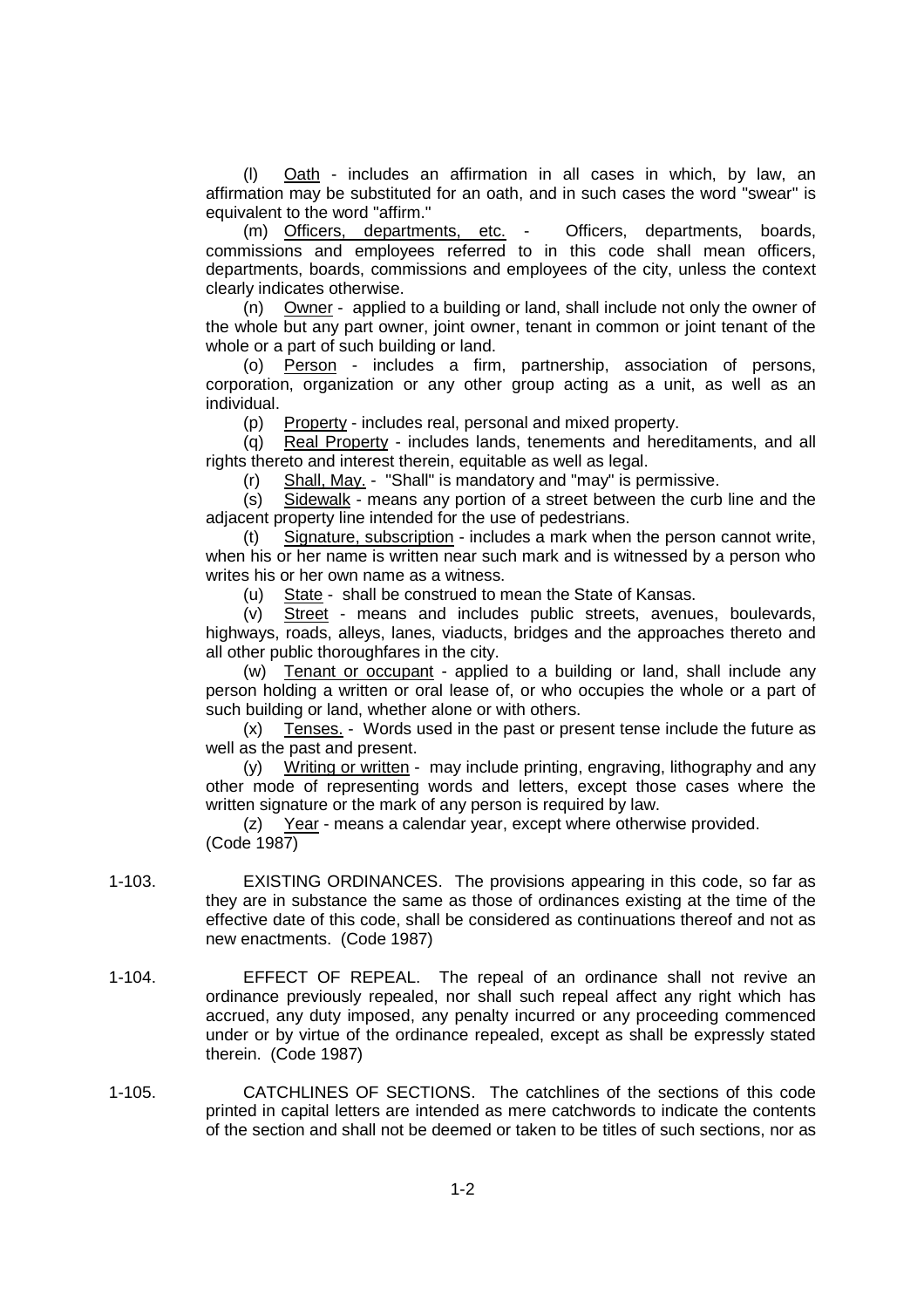any part of any section, nor unless expressly so provided, shall they be so deemed when any section, including its catchline, is amended or reenacted. (Code 1987)

- 1-106. PARENTHETICAL AND REFERENCE MATTER. The matter in parenthesis at the ends of sections is for information only and is not a part of the code. Citations indicate only the source and the text may or may not be changed by this code. This code is a new enactment under the provisions of K.S.A. 12-3014 and 12-3015. Reference matter not in parenthesis is for information only and is not a part of this code. (Code 1987)
- 1-107. AMENDMENTS; REPEAL. Any portion of this code may be amended by specific reference to the section number as follows: "Section of the code of the City of Ogden is hereby amended to read as follows: (the new provisions shall then be set out in full). . ." A new section not heretofore existing in the code may be added as follows: "The code of the City of Ogden is hereby amended by adding a section (or article or chapter) which reads as follows: . . .(the new provisions shall be set out in full). ." All sections, or articles, or chapters to be repealed shall be repealed by specific reference as follows: "Section (or article or chapter) \_\_\_\_\_\_\_\_\_\_ of the code of the City of Ogden is hereby repealed." (Code 1987)
- 1-108. ORDINANCES. The governing body shall have the care, management and control of the city and its finances, and shall pass all ordinances needed for the welfare of the city. All ordinances shall be valid when a majority of all the members-elect of the city council shall vote in favor. Where the number of favorable votes is one less than required, the mayor shall have power to cast the deciding vote in favor of the ordinance. (K.S.A. 12-3002; Code 1987)
- 1-109. SAME; SUBJECT AND TITLE; AMENDMENT. No ordinance shall contain more than one subject, which shall be clearly expressed in its title; and no section or sections of an ordinance shall be amended unless the amending ordinance contains the entire section or sections as amended and the section or sections amended shall be repealed. (K.S.A. 12-3004; Code 1987)
- 1-110. SAME; PUBLICATION. (a) No ordinance, except those appropriating money, shall be in force until published in the official city newspaper by the city clerk. One publication of any such ordinance shall be sufficient unless additional publications are required by statute or ordinance. The publisher of the newspaper shall prefix such published ordinance by a line in brackets stating the month, day and year of such publication.

(b) In lieu of subsection (a), a city may opt to publish a summary of an ordinance so long as:

(1) The publication is identified as a "summary" and contains notice that the complete text of the ordinance may be obtained or viewed free of charge at the office of the city clerk;

(2) The city attorney certifies the summary of the ordinance prior to publication to ensure that the summary is legally accurate and sufficient; and

(3) The publication contains the city's official website address where a reproduction of the original ordinance is available for a minimum of one week following the summary publication in the newspaper.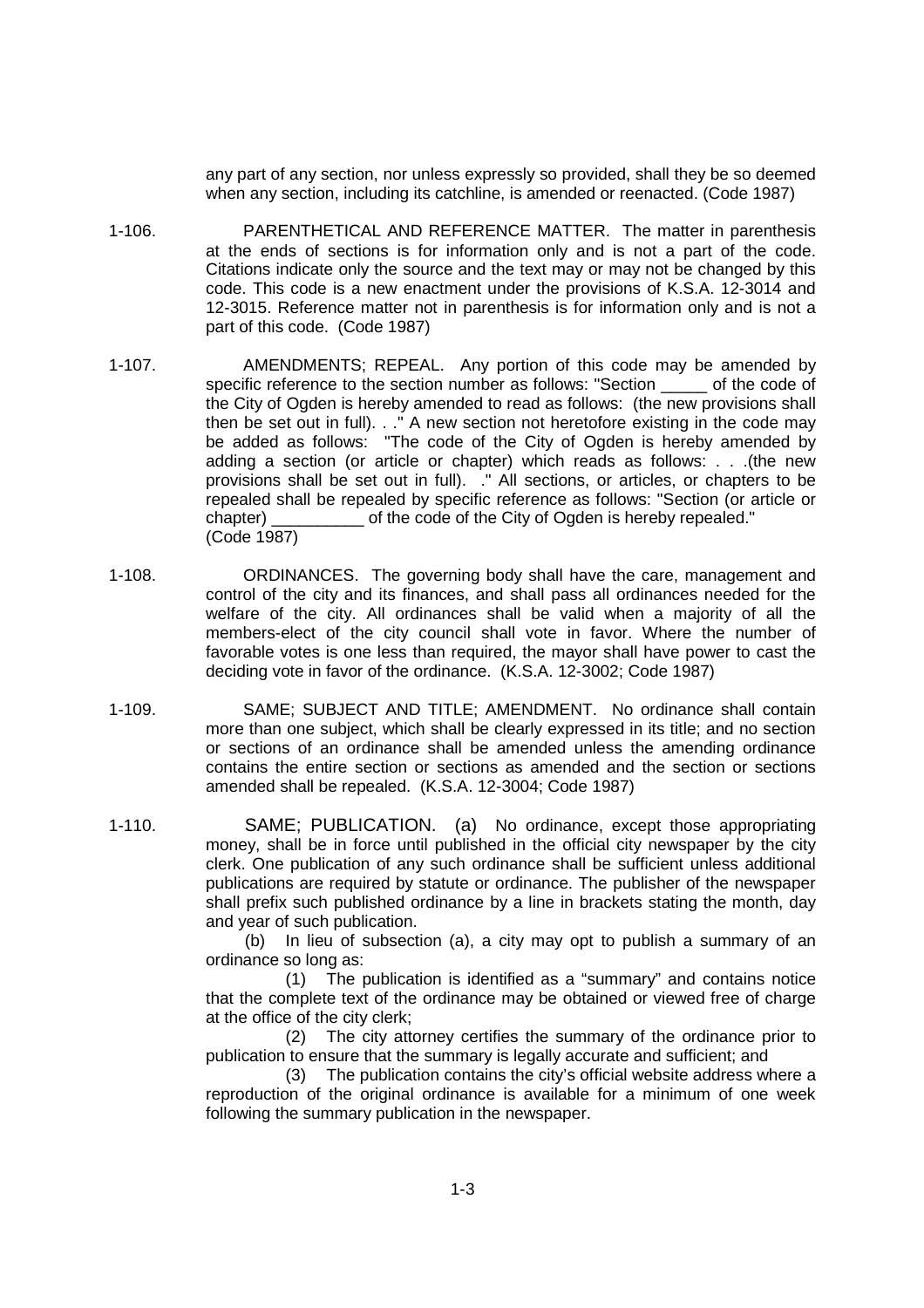If an ordinance is subject to petition pursuant to state law, then the summary shall contain a statement that the ordinance is subject to petition. (K.S.A. 12-3007; Code 1987)

- 1-111. SAME; ORDINANCE BOOK. Following final passage and approval of each ordinance, the city clerk shall enter the same in the ordinance book of the city as provided by law. Each ordinance shall have appended thereto the manner in which the ordinance was passed, the date of passage, the page of the journal containing the record of the final vote on its passage, the name of the newspaper in which published and the date of publication. (K.S.A. 12-3008; Code 1987)
- 1-112. RESOLUTIONS, MOTIONS. Except where a state statute or city ordinance specifically requires otherwise, all resolutions and motions shall be passed if voted upon favorably by a majority of a quorum of the city council. (Code 1987)
- 1-113. CITY RECORDS. The city clerk or any other officer or employee having custody of city records and documents shall maintain such records and documents in accordance with K.S.A. 12-120 to 12-121 inclusive, which is incorporated by reference herein as if set out in full and as provided in the state open records act and the city policy regarding open public records. (K.S.A. 12-120:121; Code 1987)
- 1-114. ALTERING CODE. It shall be unlawful for any person, firm or corporation to change or amend by additions or deletions, any part or portion of this code, or to insert or delete pages, or portions thereof, or to alter or tamper with such code in any manner whatsoever which will cause the law of the City of Ogden to be misrepresented thereby. This restriction shall not apply to amendments or revisions of this code authorized by ordinance duly adopted by the governing body. (Code 1987)
- 1-115. SCOPE OF APPLICATION. Any person convicted of doing any of the acts or things prohibited, made unlawful, or the failing to do any of the things commanded to be done, as specified and set forth in this code, shall be deemed in violation of this code and punished in accordance with section 1-116. Each day any violation of this code continues shall constitute a separate offense. (Code 1987)
- 1-116. GENERAL PENALTY. Whenever any offense is declared by any provision of this code, absent a specific or unique punishment prescribed, the offender shall be punished in accordance with this section.
	- (a) A fine of not more than \$1,000; or,
	- (b) Imprisonment in jail for not more than 179 days; or,
	- (c) Both such fine and imprisonment not to exceed (a) and (b) above. (Code 1999)
- 1-117. SEVERABILITY. If for any reason any chapter, article, section, subsection, sentence, clause or phrase of this code or the application thereof to any person or circumstance, is declared to be unconstitutional or invalid or unenforceable, such decision shall not affect the validity of the remaining portions of this code. (Code 1987)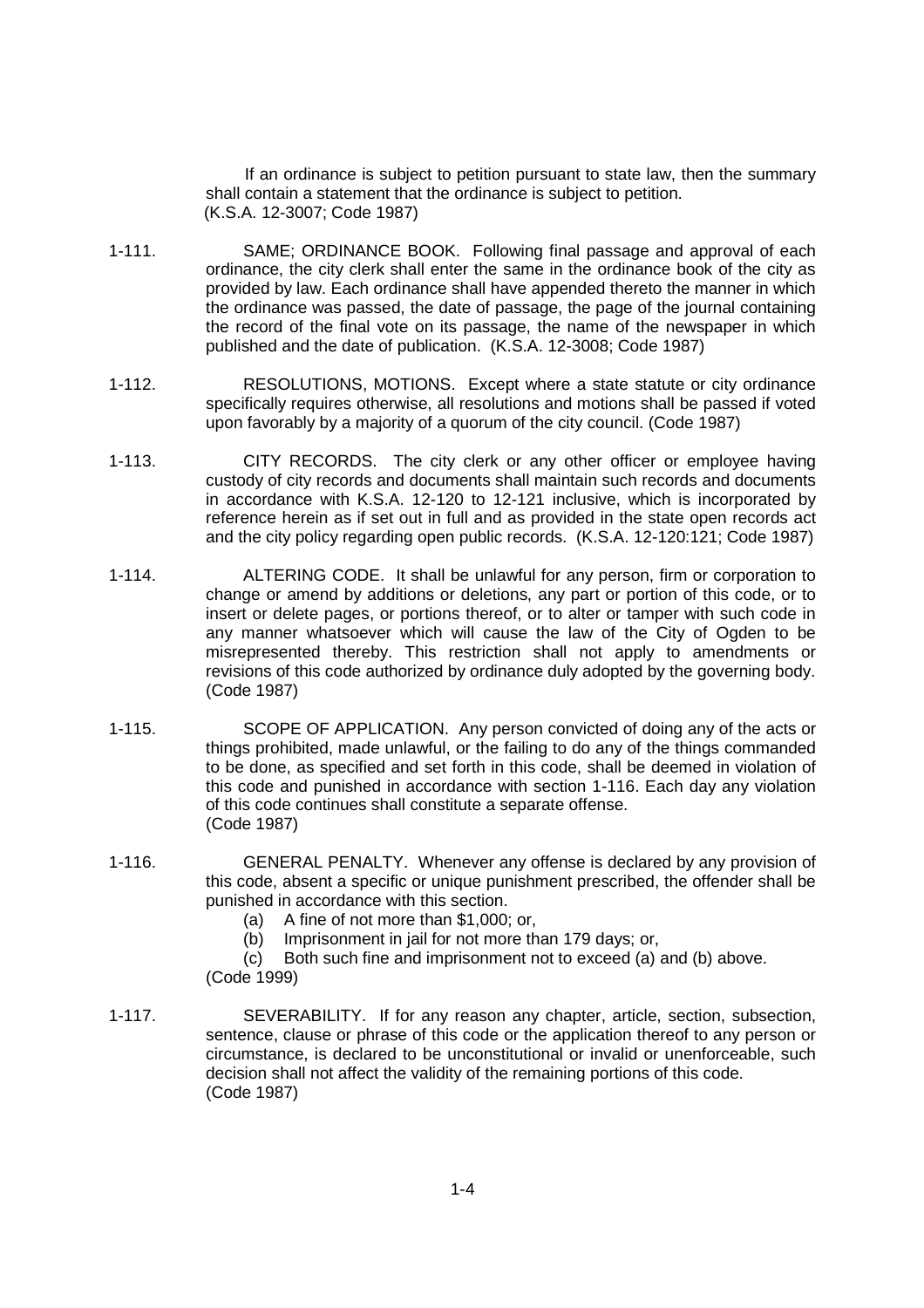## **ARTICLE 2. GOVERNING BODY**

- 1-201. GOVERNING BODY. The governing body shall consist of a mayor and five councilmembers to be elected as set out in Chapter 6 of this code. (Code 1987)
- 1-202. SAME; POWERS GENERALLY. All powers exercised by cities of the third class or which shall hereafter be conferred upon them shall be exercised by the governing body, subject to such limitations as prescribed by law. All executive and administrative authority granted or limited by law shall be vested in the mayor and city council as governing body of the city. (K.S.A. 12-103; Code 1987)
- 1-203. SAME; MEETINGS. (a) Regular meetings of the governing body shall be held on the 1st and 3rd Wednesday of each month at 7p.m. In the event the regular meeting day shall fall on any legal holiday or any day observed as a holiday by the city offices, the governing body shall fix the succeeding day not observed as a holiday as a meeting day.

(b) Special meetings may be called by the mayor or acting mayor, on the written request of any three members of the council, specifying the object and purpose of such meeting, which request shall be read at a meeting and entered at length on the journal.

(c) Regular or special meetings of the governing body may be adjourned for the completion of its business at such subsequent time and place as the governing body shall determine in its motion to adjourn. (K.S.A. 15-106; C.O. No. 14; Code 2017)

- 1-204. SAME; QUORUM. In all cases, it shall require three of the five councilmembers elect to constitute a quorum to do business; but a smaller number may adjourn from day to day and may compel the attendance of absent members in such manner and under such penalties as the council, by ordinance, may have previously prescribed. (C.O. No. 14, Ord. 639; Code 2017)
- 1-205. POWERS OF THE MAYOR. The mayor shall preside at all meetings of the governing body. The mayor shall have the tie-breaking vote on all questions when the members present are equally divided. The mayor shall:

(a) Have the superintending control of all officers and affairs of the city;

(b) Take care that the ordinances of the city are complied with;

(c) Sign the commissions and appointments of all officers elected or appointed;

(d) Endorse the approval of the governing body on all official bonds;

(e) From time to time communicate to the city council such information and recommend such measures as he or she may deem advisable;

(f) Have the power to approve or veto any ordinance as the laws of the state shall prescribe;

(g) Sign all orders and drafts drawn upon the city treasury for money. (K.S.A. 15-301:305; Code 1987)

1-206. PRESIDENT OF THE COUNCIL. The city council shall elect one of its own body as president of the council. The president of the council shall preside at all meetings of the council in the absence of the mayor. In the absence of both the mayor and the president of the council, the council shall elect one of its members as "acting president of the council." The president and acting president, when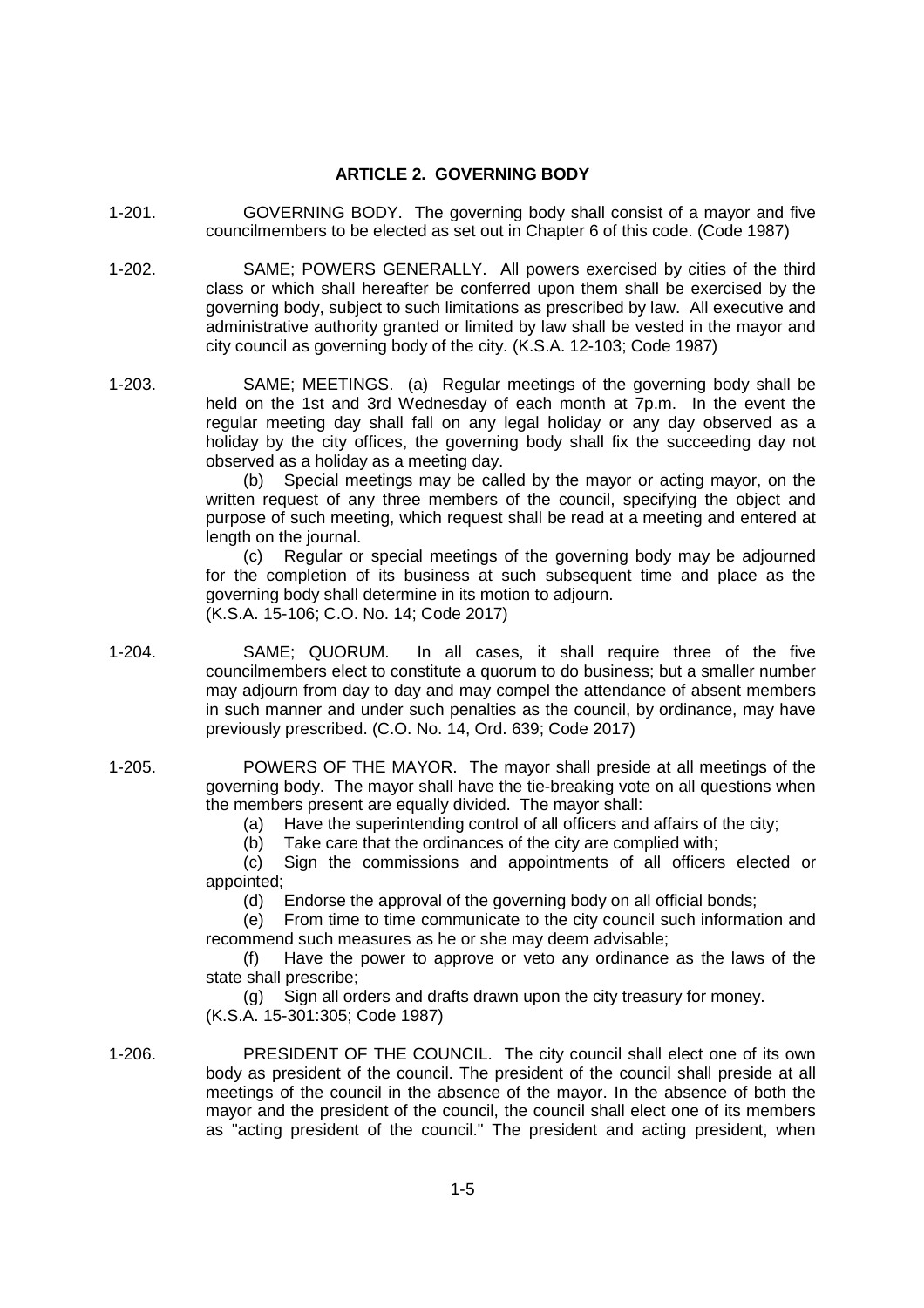occupying the place of mayor, shall have the same privileges as other councilmembers but shall exercise no veto. (K.S.A. 15-310:311; Code 1987)

- 1-207. ADMINISTRATIVE POWERS. The governing body may designate whether the administration of a policy or the carrying out of any order shall be performed by a committee, an appointive officer, or the mayor. If no administrative authority is designated it shall be vested in the mayor. (Code 1987)
- 1-208. VACANCIES IN GOVERNING BODY; HOW FILLED. (a) In case of a vacancy in the council occurring by reason of resignation, death, or removal from office or from the city, the mayor, by and with the advice and consent of the remaining councilmembers, shall appoint an elector to fill the vacancy until the next election for that office.

(b) In case any person elected as a councilmember neglects or refuses to qualify within 30 days after election, the councilmember shall be deemed to have refused to accept the office and a vacancy shall exist. The mayor may, with the consent of the remaining councilmembers, appoint a suitable elector to fill the vacancy.

(c) In case of a vacancy in the office of mayor, the president of the council shall become mayor until the next regular election for that office and a vacancy shall occur in the office of the councilmember becoming mayor. (K.S.A. 15-201; Code 1987)

1-209. COMPENSATION. Members of the governing body shall receive as compensation such amounts as may be fixed by ordinance. (Code 1987)

1-210. EXPENSES. Each member of the governing body shall receive for his or her services and as reimbursement for his or her expenses, compensation as follows:

> (a) Mileage at the same rate as is established by law by the state of Kansas for state employees for each mile traveled by the shortest route upon the performance of duties assigned by the mayor and/or city council.

> (b) Reimbursement for actual food and lodging expenses upon the performance of duties assigned by the mayor and/or city council, provided such expenses shall be documented by proper receipts. (Code 1987)

1-211. RULES AND ORDER OF BUSINESS. The following shall constitute guidelines for the rules and order of business of the city.

Rule 1. Adjourned Meetings. Adjourned meetings of the governing body may be held at such time and place as the governing body may determine in the motion to adjourn.

Rule 2. Special Meetings. Special meetings may be held at any time upon a call signed by a majority of the governing body

The call of a special meeting shall be in substantially the following form:

CALL FOR SPECIAL GOVERNING BODY MEETING

Ogden, Kansas

 $\blacksquare$  .19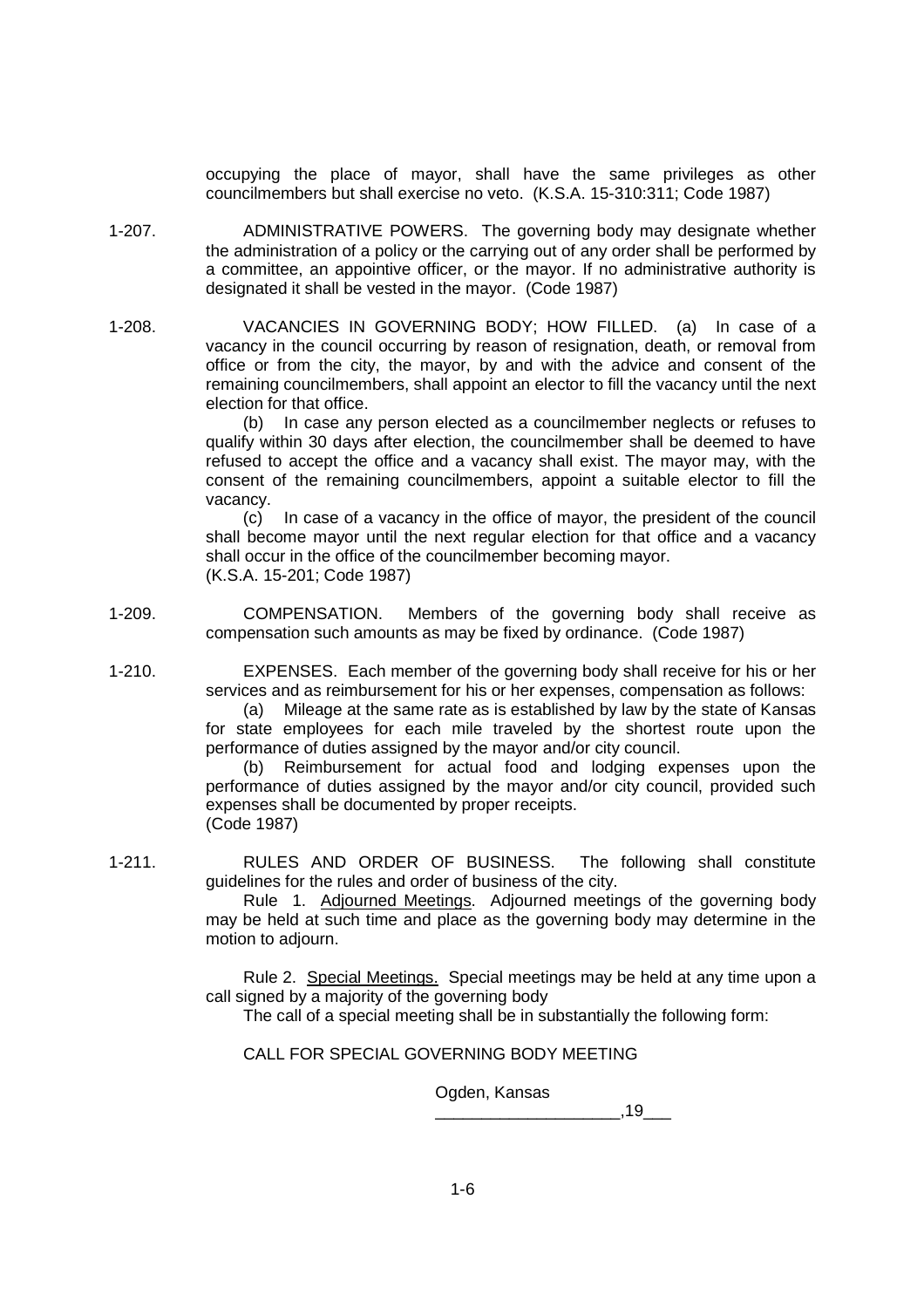To the Members of the Governing Body

| A special meeting of the governing body is hereby called to be held at the city |                |    |                                   |  |  |  |  |
|---------------------------------------------------------------------------------|----------------|----|-----------------------------------|--|--|--|--|
| hall,                                                                           | 19             | at | o'clock ___m., the object of said |  |  |  |  |
| meeting being to                                                                | (state object) |    |                                   |  |  |  |  |

Signed:

\_\_\_\_\_\_\_\_\_\_\_\_\_\_\_\_\_\_\_\_\_\_\_\_\_ \_\_\_\_\_\_\_\_\_\_\_\_\_\_\_\_\_\_\_\_\_\_\_\_\_ \_\_\_\_\_\_\_\_\_\_\_\_\_\_\_\_\_\_\_\_\_\_\_\_\_

Rule 3. Order of Business. At the hour appointed for meeting, the governing body shall be called together by the mayor, and in his or her absence by the acting mayor. The city clerk shall call the roll and note the absentees. Upon the appearance of a quorum the governing body shall proceed to business as set out in the prepared agenda for that meeting.

Rule 4. Order. The mayor shall preserve order and decorum and shall decide questions of order subject to an appeal to the council.

Rule 5. Decorum. Every member previous to his or her speaking shall address himself or herself to the chair and shall not proceed until recognized by the chair. He or she shall indulge in no personalities and confine his or her remarks to the matter under debate.

Rule 6. Point of Order. A member called to order shall immediately suspend until the point of order raised is decided by the chair.

Rule 7. Resolutions. All resolutions must be in writing.

Rule 8. Motions During Debate. When a question is under debate no motion shall be entertained except:

(1) To adjourn;

- (2) To lay on the table;
- (3) To take the previous question;

(4) To postpone;

(5) To amend;

Which several motions shall have precedence in the order in which they are named, and the first three shall be decided without debate.

Rule 9. Division. Any member may call for a division of a question when the same will admit thereof.

Rule 10. Voting; Abstaining From Voting. When a question is put by the chair, every member present shall vote unless for special reasons the chair shall excuse him or her. For those questions for which an abstention is permitted, such a vote shall be counted as a vote cast in favor of the position taken by the majority of those persons present and voting. In doubtful cases the chair may direct, or any member call for, a division. The yeas and nays shall be called upon a requisition of the chair or any member, and upon the final passage of all ordinances in which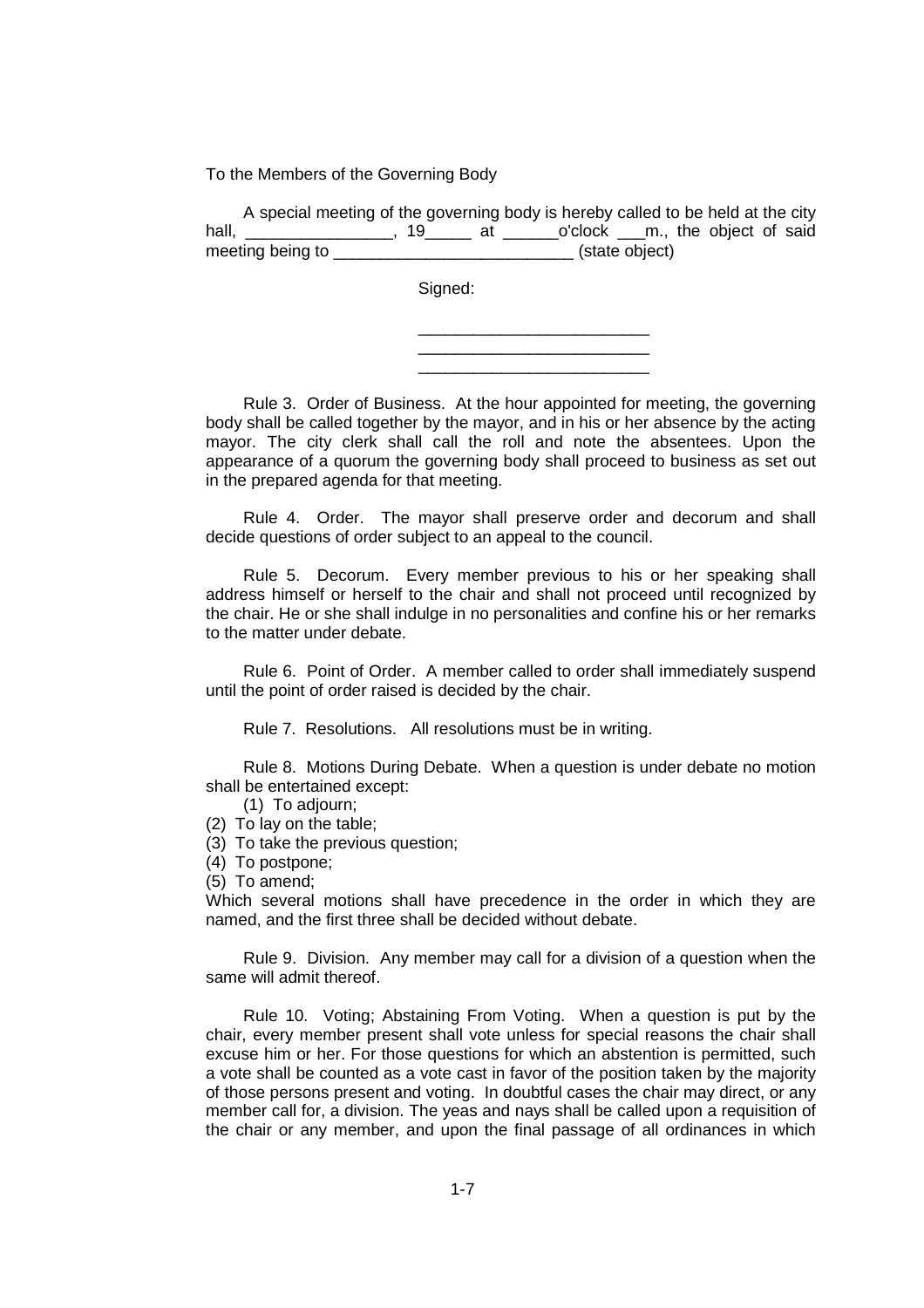case the names of the members voting and their votes shall be recorded in the minutes.

Rule 11. Precedence of Questions. All questions shall be put in the order in which they are moved, except in case of privilege questions, and in filling blanks the longest time and the largest sum shall be first.

Rule 12. Previous Question. The previous question shall be put in these words: "Shall the main question now be put?" It shall be admitted on demand of any member and until decided shall preclude all amendments and debate of the main question.

Rule 13. Passing of Ordinances. All ordinances shall be read by sections, at which time amendments, if any, may be offered, but the reading of any section shall not preclude the offering of an amendment to any preceding one. If amendments are made the chair shall so report, and each section shall be read as amended before the vote on the passage of the ordinance is taken. After reading and amendment (if any) of the ordinance, the question shall be: "Shall the ordinance pass?" The vote on the final passage of an ordinance shall be taken by yeas and nays, which shall be entered on the journal by the clerk; and no ordinance shall be valid unless a majority of (or otherwise as required by law) the members of the council vote in favor thereof: Provided, That no ordinance shall contain more than one subject, which shall be clearly expressed in its title, and no section or sections of an ordinance shall be amended unless the amending ordinance contains the entire section or sections as amended and the section or sections amended shall be repealed. (K.S.A. 12-3002:3004)

Rule 14. Signing and Engrossing Ordinances. After an ordinance shall have passed it shall be correctly entered in the original ordinance book and the original and the book copy shall be signed by the mayor, or in the absence of the mayor by the acting mayor, and attested by the clerk, who shall secure publication of the ordinance as required by law.

Rule 15. Clerk Reads Communications. Petitions and other papers addressed to the governing body shall be read by the clerk under proper order of business upon presentation of the same to the board.

Rule 16. Robert's Rules of Order. In all points not covered by these rules the governing body shall be governed in its procedure by Robert's Rules of Order. (Code 1987)

1-212. CODE OF ETHICS. (a) Declaration of Policy - The proper operation of our government requires that public officials and employees be independent, impartial and responsible to the people; that governmental decisions and policy be made in the proper channels and that the public have confidence in the integrity of its government. In recognition of those goals, there is hereby established a Code of Ethics for all officials and employees, whether elected or appointed, paid or unpaid. The purpose of this code is to establish ethical standards by setting forth those acts or actions that are incompatible with the best interests of the city.

> (b) Responsibilities of Public Office - Public officials and employees are agents of public purpose and hold office for the benefit of the public. They are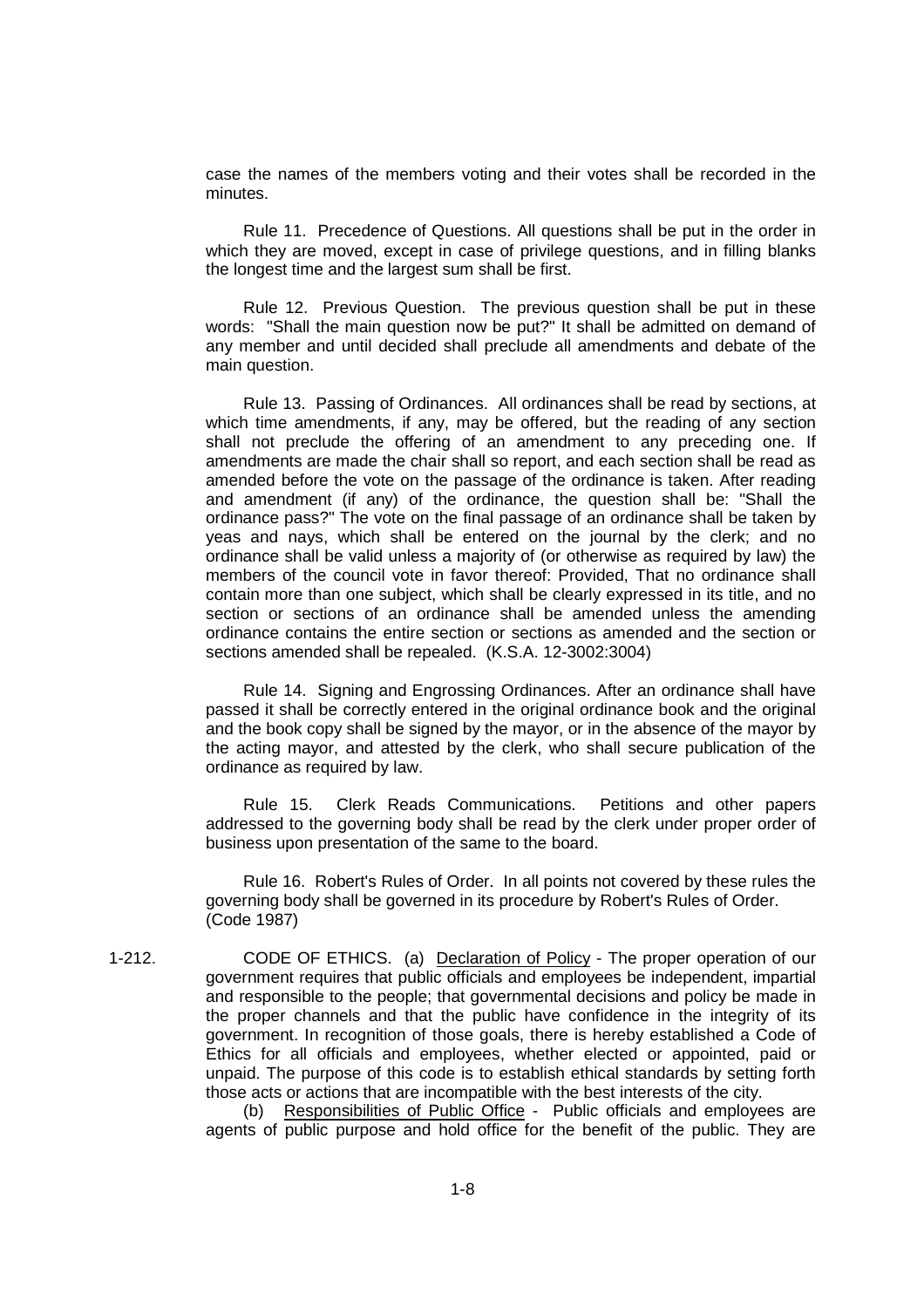bound to uphold the Constitution of the United States and the Constitution of this State and to carry out impartially the laws of the nation, state, and city and thus to foster respect for all government. They are bound to observe in their official acts the highest standards of morality and to discharge faithfully the duties of their office regardless of personal considerations, recognizing that the long term public interest must be their primary concern. Their conduct in both their official and private affairs should be above reproach.

(c) Dedicated Service - All officials and employees of the city should be responsive to the political objectives expressed by the electorate and the programs developed to attain those objectives. Appointive officials and employees should adhere to the rule of work and performance established as the standard for their positions by the appropriate authority.

Officials and employees should not exceed their authority or breach the law or ask others to do so, and they should work in full cooperation with other public officials and employees unless prohibited from so doing by law or by officially recognized confidentiality of their work.

(d) Fair and Equal Treatment - (1) Interest in Appointments. Canvassing of members of the city council, directly or indirectly, in order to obtain preferential consideration in connection with any appointment to the municipal service shall disqualify the candidate for appointment except with reference to positions filled by appointment by the city council.

(2) Use of Public Property - No official or employee shall request or permit the use of city-owned vehicles, equipment, materials or property for personal convenience or profit, except when such services are available to the public generally or are provided as city policy for the use of such official or employee in the conduct of official business.

(3) Obligations to Citizens - No official or employee shall grant any special consideration, treatment, or advantage to any citizen beyond that which is available to every other citizen.

(e) Conflict of Interest - No elected or appointive city official or employee, whether paid or unpaid, shall engage in any business or transaction or shall have a financial or other personal interest, direct or indirect, which is incompatible with the proper discharge of his or her duties in the public interest or would tend to impair his or her independence of judgment or action in the performance of his or her official duties. Personal as distinguished from financial interest includes an interest arising from blood or marriage relationships or close business or political association.

Specific conflicts of interest are enumerated below for the guidance of officials and employees:

(1) Incompatible Employment - No elected or appointive city official or employee shall engage in or accept private employment or render services for private interests when such employment or service is incompatible with the proper discharge of his or her official duties or would tend to impair his or her independence of judgment or action in the performance of his or her official duties.

(2) Disclosure of Confidential Information - No elected or appointive city official or employee, shall, without proper legal authorization, disclose confidential information concerning the property, government or affairs of the city. Nor shall he or she use such information to advance the financial or other private interest of himself, herself or others.

(3) Gifts and Favors. - No elected or appointive city official or employee shall accept any valuable gift, whether in the form of service, loan, thing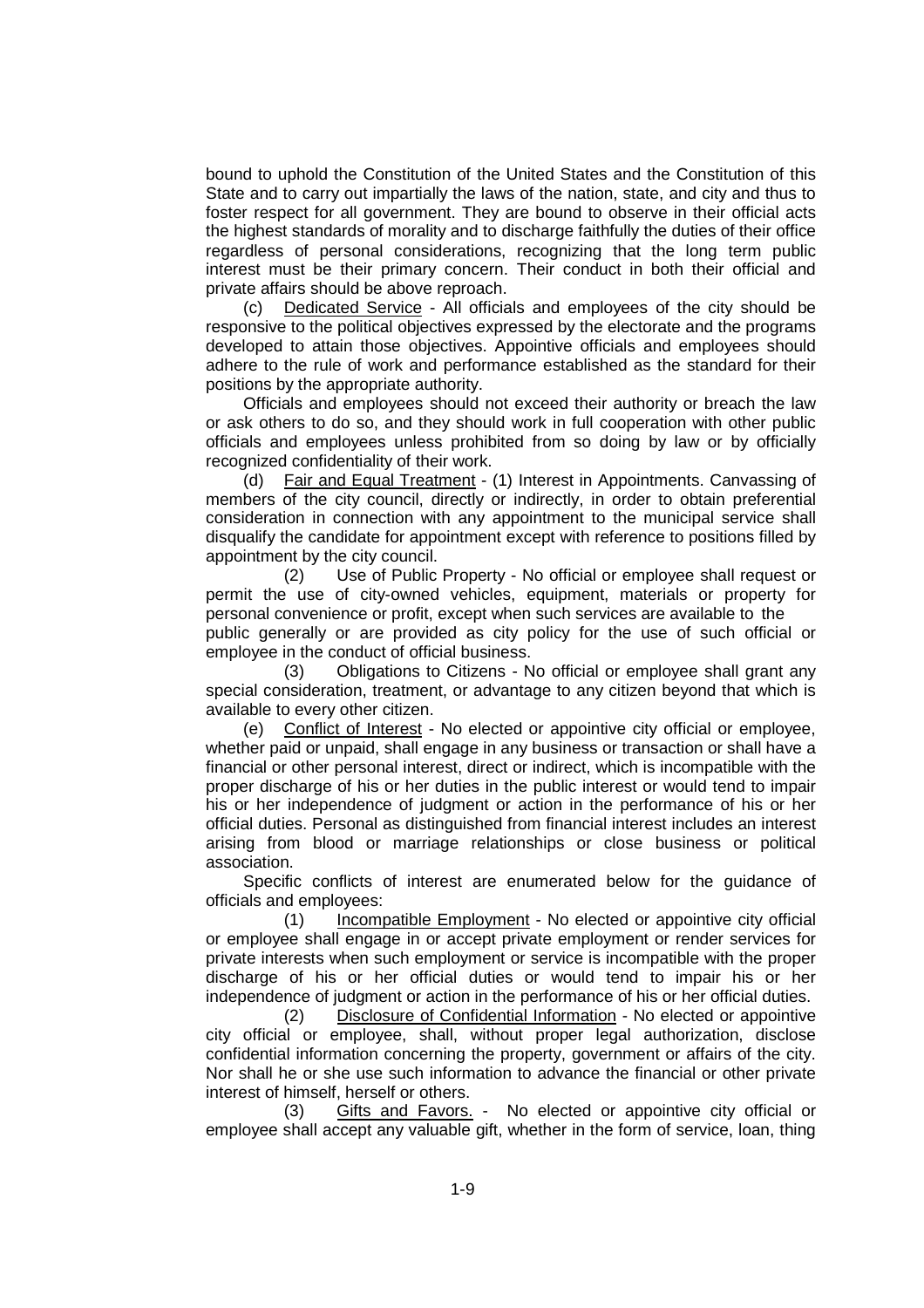or promise, from any person, firm, or corporation which to his or her knowledge is interested directly or indirectly in any manner whatsoever in business dealings with the city; nor shall any such official or employee (a) accept any gift, favor or thing of value that may tend to influence him or her in the discharge of his or her duties or (b) grant in the discharge of his or her duties any improper favor, service, or thing of value. The prohibition against gifts or favors shall not apply to: (a) an occasional non-pecuniary gift, of only nominal value or (b) an award publicly presented in recognition of public service or (c) any gift which would have been offered or given to him or her if not an official or employee.

(4) Representing Private Interest Before City Agencies or Courts - No elected or appointive city official or employee whose salary is paid in whole or in part by the city shall appear in behalf of private interest before any agency of this city. He or she shall not represent private interests in any action or proceeding against the interest of the city in any litigation to which the city is a party. (Code 1987)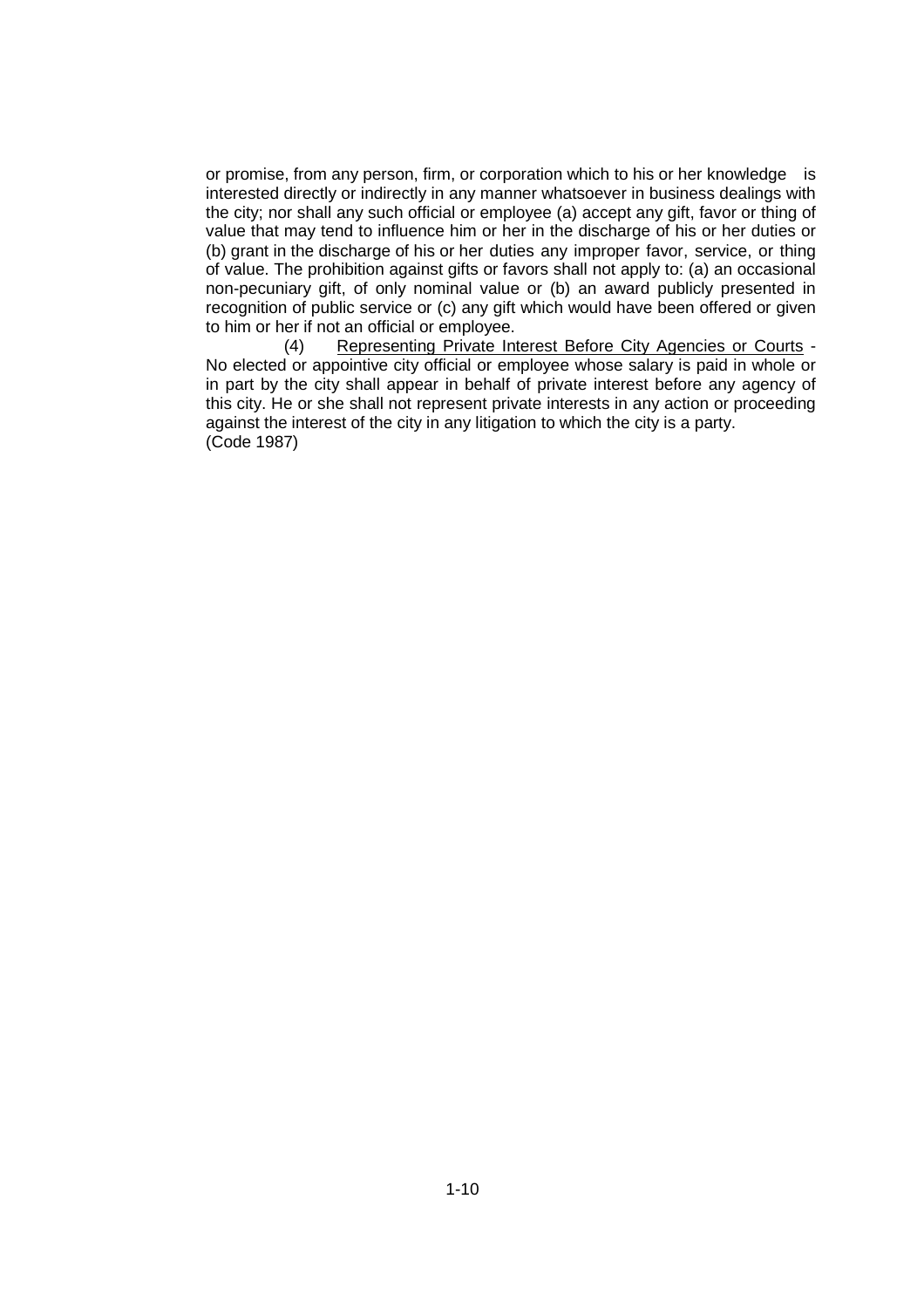# **ARTICLE 3. OFFICERS AND EMPLOYEES**

- 1-301. APPOINTMENT. The following positions shall be officers of the city: Municipal Judge of the Municipal Court, City Clerk, City Treasurer, City Attorney, and such other officers deemed necessary by the governing body. The duties and pay of the various officers shall be regulated by ordinance. Officers shall be appointed by a majority vote of the total membership of the governing body whenever a vacancy occurs in such office. (C.O. No. 18; Code 2017)
- 1-302. EMPLOYEES. The mayor shall have authority to hire all other employees, or such authority may be delegated to the respective department heads. (Code 1987)
- 1-303. REMOVAL. (a) Officers may be removed by a majority vote of the total membership of the governing body.

(b) The mayor may suspend at any time any appointed officer.

(c) Employees, other than appointed officers, may be removed by the mayor upon recommendation of the respective department heads. (C.O. No. 18; Code 2017)

1-304. VACANCY IN OFFICE. Whenever a vacancy occurs in any appointive office for whatever reason, the vacancy shall be filled by a vote of the total membership of the governing body. (K.S.A. 15-209; C.O. No. 18; Code 2017)

1-305. CITY CLERK. The city clerk shall:

(a) Be custodian of all city records, books, files, papers, documents and other personal effects belonging to the city and not properly pertaining to any other office;

(b) Carry on all official correspondence of the city;

(c) Attend and keep a record of the proceedings of all regular and special meetings of the governing body;

(d) Enter every appointment of office and the date thereof in the journal;

(e) Enter or place each ordinance of the city in the ordinance books after its passage;

(f) Publish all ordinances, except those appropriating money, and such resolutions, notices and proclamations as may be required by law or ordinance. (Code 1987)

1-306. SAME; FISCAL RECORDS. The city clerk shall:

(a) Prepare and keep suitable fiscal records according to generally accepted accounting principles;

(b) Assist in preparing the annual budget;

(c) Audit all claims against the city for goods or services rendered for the consideration of the governing body. His or her accounts shall properly show the amounts paid from any fund of the city and the cash balance existing in each fund;

(d) Keep an accurate account of all bonds issued by the city;

(e) Keep a record of all special assessments.

(Code 1987)

1-307. SAME; SEAL; OATHS. The city clerk shall: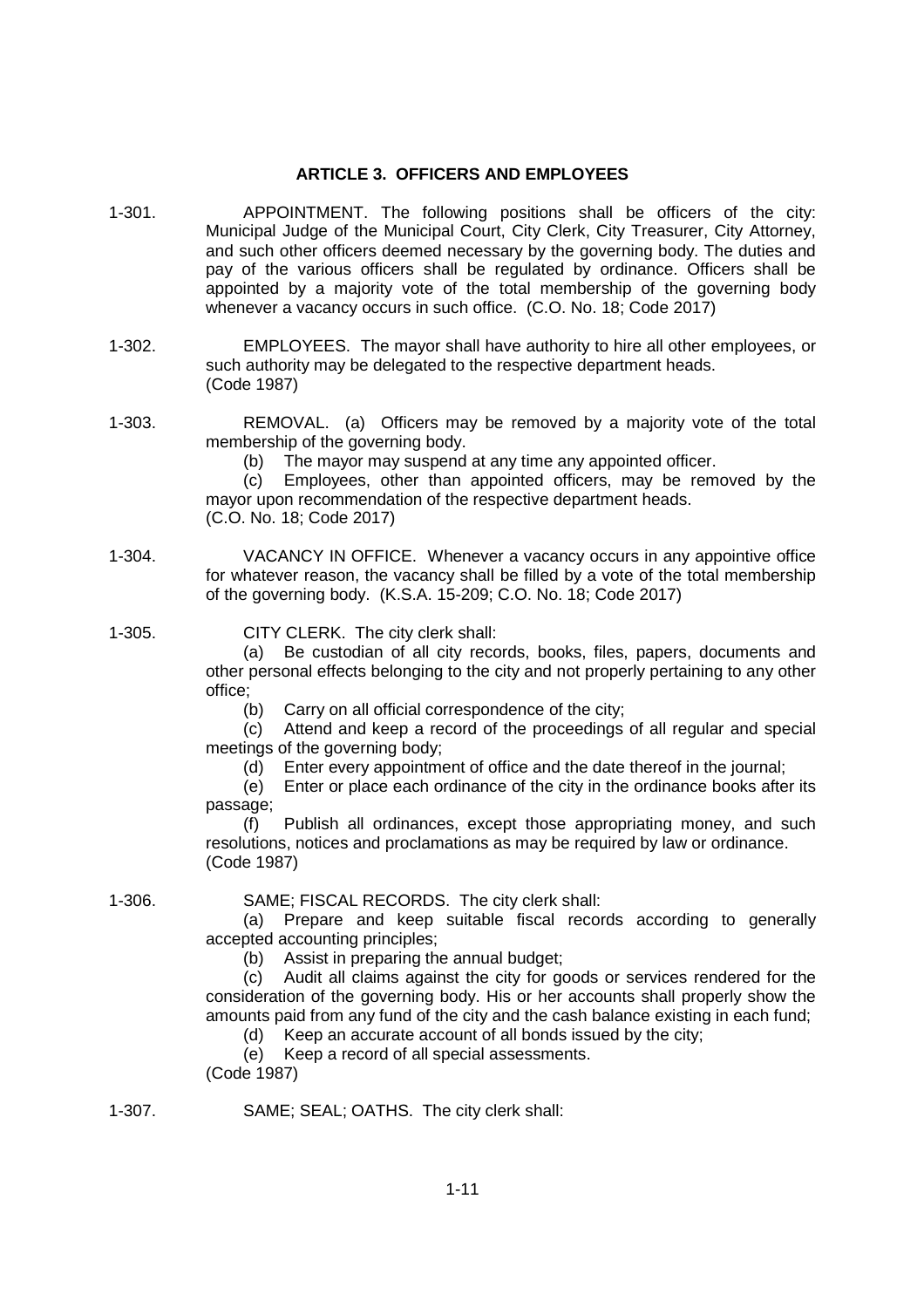(a) Have custody of the corporate seal of the city and shall affix the same to the official copy of all ordinances, contracts, and other documents required to be authenticated;

(b) Have power to administer oaths for all purposes pertaining to the business and affairs of the city;

(c) Keep suitable files of all such oaths required to be deposited in his or her office. (Code 1987)

1-308. SAME; WITHHOLDING AGENTS. The city clerk is designated as the withholding agent of the city for the purposes of the Federal Revenue (Income) Act, and shall perform the duties required of withholding agents by said act or any other act requiring withholding from the compensation of any city officer or employee. The clerk shall perform such other duties as may be prescribed by the governing body or the Kansas statutes. (Code 1987)

#### 1-309. RESERVED.

1-310. CITY TREASURER. The city treasurer shall:

(a) Keep a full and accurate record of all money received and paid out in a ledger book provided by the governing body;

(b) Publish an annual financial statement;

(c) Deposit all public moneys and sign all checks of the city;

(d) Pay out city funds only upon orders or warrants properly signed by the mayor and city clerk;

(e) Perform such other duties as may be prescribed by the governing body or the Kansas statutes.

(K.S.A. 10-803; K.S.A. 12-1608; Code 1987)

1-311. CITY ATTORNEY; OFFICE; DUTIES. There is hereby established the office of city attorney. No person shall be eligible for the office of city attorney who is not an attorney at law admitted to practice in the Supreme Court of the State of Kansas. The city attorney shall be charged with the general direction and supervision of the legal affairs of the city. The city attorney shall:

(a) Attend meetings of the city council when so directed to attend by the mayor;

(b) Advise the city council and all officers of the city upon such legal questions affecting the city and its offices as may be submitted to him or her;

(c) When requested by the city council, give opinions in writing upon any such questions:

(d) Draft such ordinances, contracts, leases, easements, conveyances and other instruments in writing as may be submitted to him or her in the regular transaction of affairs of the city;

(e) Approve all ordinances of the city as to form and legality;

(f) Attend planning commission and board of zoning appeals meetings when so directed by the boards;

(g) Appear and prosecute all violations of city ordinances in municipal court when his or her services shall be required;

(h) Perform such other duties as may be prescribed by the governing body and the Kansas statutes.

(Ord. 197; Code 1987)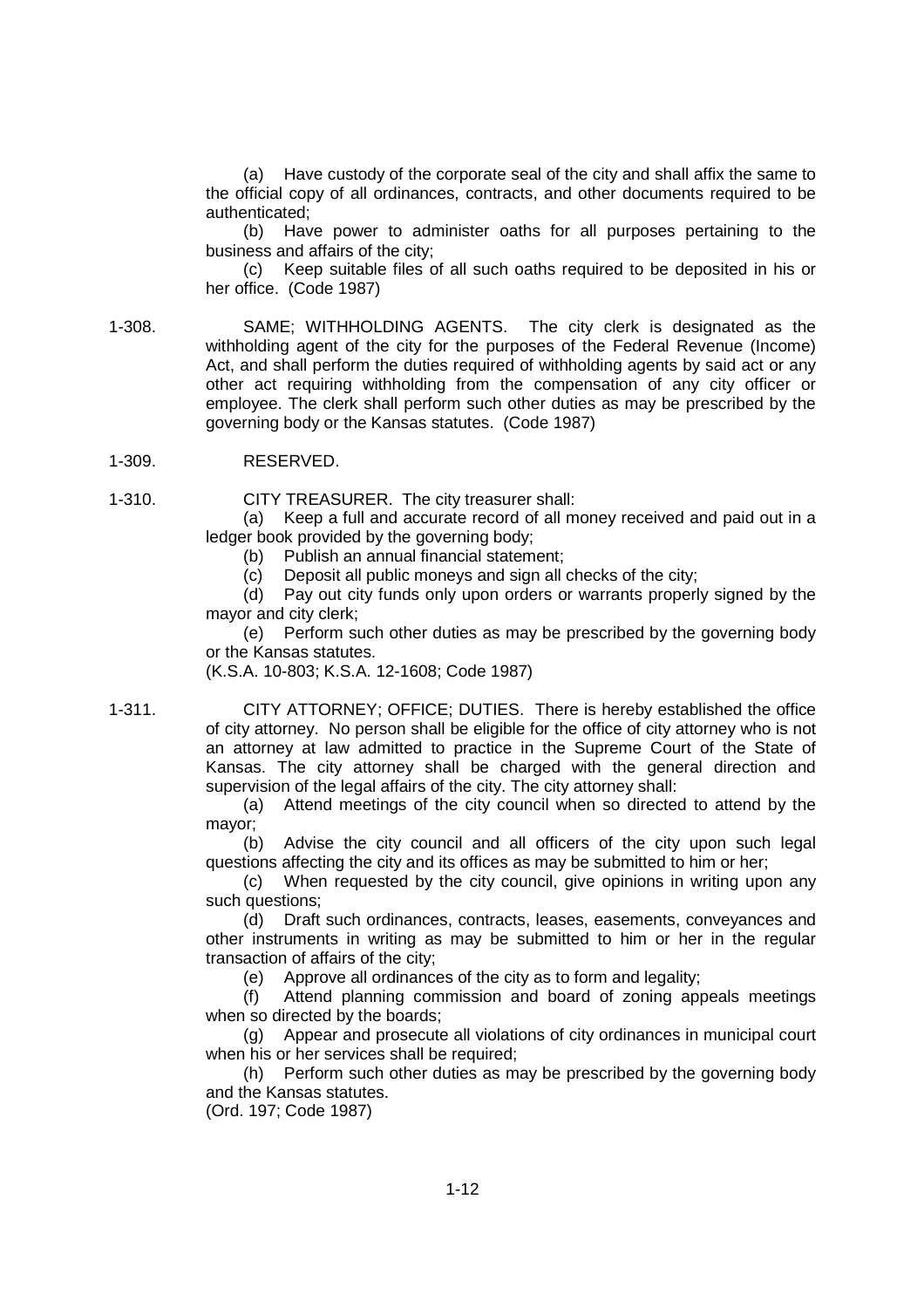1-312. CITY PROSECUTOR; OFFICE; DUTIES. (a) There is hereby established the office of city prosecutor. No person shall be eligible for the office of city prosecutor who is not an attorney at law admitted to practice law in the State of Kansas. The city prosecutor shall:

> (1) Attend meetings of the governing body when so directed to attend by the mayor or city attorney;

> (2) Appear and prosecute all violations of city ordinances in municipal court;

> (3) Perform such other duties as may be prescribed by the governing body and the Kansas statutes.

> (b) The governing body may appoint a city prosecutor in accordance with section 1-301. In the event that there is no city prosecutor, the city attorney shall serve in such capacity. (Code 2017)

1-313. CITY ENGINEER. The city engineer shall be a licensed professional engineer in the State of Kansas. He or she shall be responsible for:

> (a) The design and specifications for all city streets, sewers, water lines, public buildings and other public facilities;

> (b) The inspection of all public works projects including streets, sewers, water lines and other public facilities;

> (c) The general supervision of the maintenance and repair of all public facilities.

(Code 2017)

- 1-314. APPOINTMENT OR EMPLOYMENT IN MORE THAN ONE POSITION. The same person may be appointed to more than one appointive office, or employed in more than one department, except that the same person shall not be appointed to incompatible offices. Salaries or wages of such persons shall be prorated between the proper funds of the several offices or departments. (Code 1987)
- 1-315. CONFLICT OF INTEREST. All city officers and employees shall comply with the requirements of K.S.A. 75-4301a et seq., concerning governmental ethics and refrain from making or participating in the making of a contract when prohibited by state law. (Code 2017)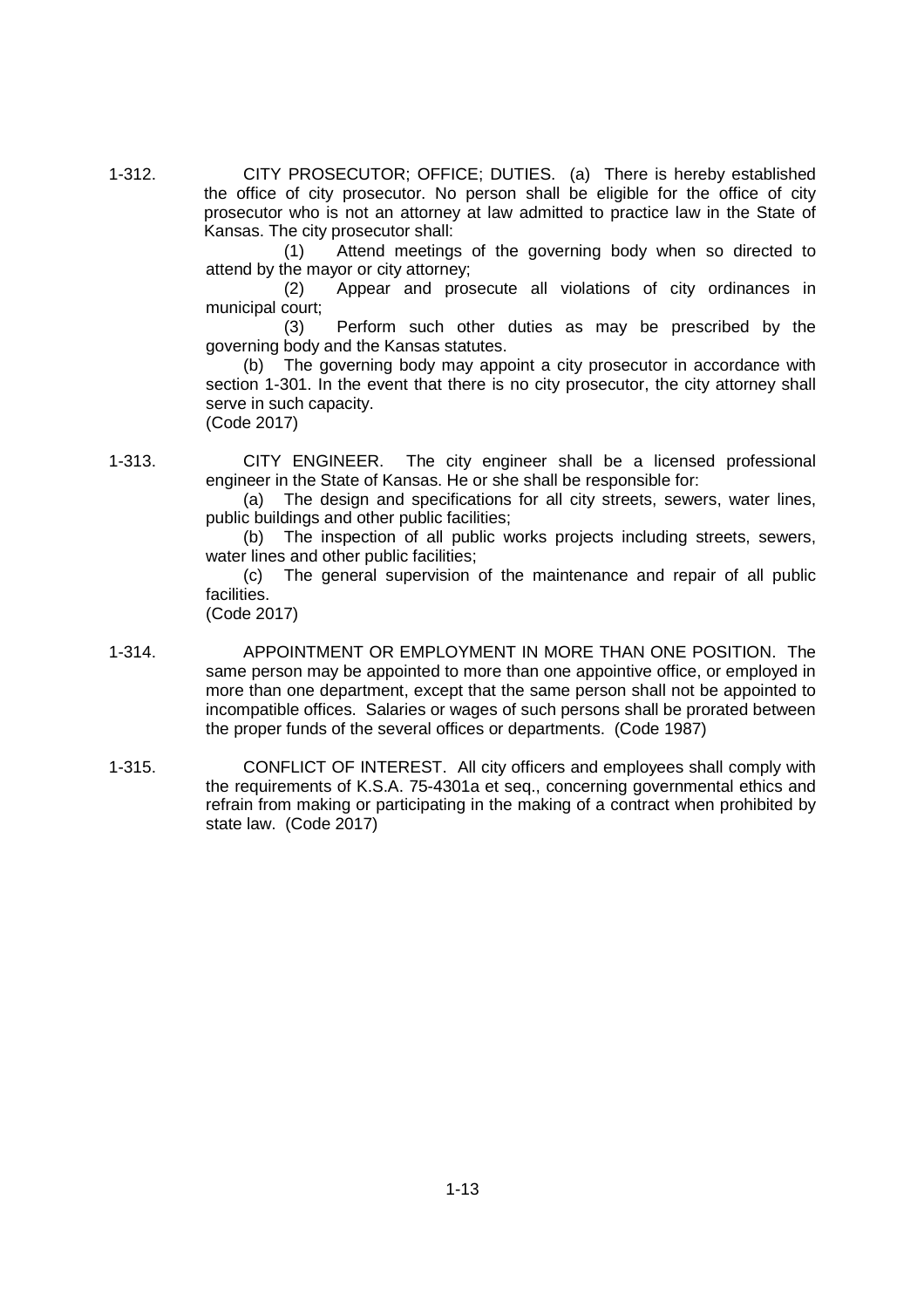## **ARTICLE 4. PERSONNEL POLICY AND EMPLOYEE BENEFITS**

- 1-401. PERSONNEL POLICIES AND GUIDELINES. There is hereby incorporated by reference for the purpose of establishing employee personnel rules and regulations the document entitled "Uniform Personnel Policies and Guidelines for the City of Ogden." One copy of said document shall be marked or stamped "Official Copy as adopted by the Code of the City of Ogden" and which there shall be attached a copy of this section. Said official copy shall be filed with the city clerk and shall be open to inspection and available to the public at all reasonable hours. All departments of the city shall be supplied with copies of such rules and regulations as may be deemed necessary. (Code 2017)
- 1-402. EMPLOYEE BENEFITS CONTRIBUTION FUND. (a) The city, in accordance with the provisions of K.S.A. 12-16,102, does hereby establish an employee benefits contribution fund for the purpose of paying the city's share of employee benefits prescribed by subsection (b) of this section.

(b) The city's share of the cost of employee benefits authorized for payment from the fund created by subsection (a) of this section shall include the following:

- (1) Social Security (FICA);
- (2) Kansas Public Employees Retirement System (KPERS);
- (3) Workers' compensation benefits;
- (4) Medicare; and
- (5) Health insurance premium.

(Ord. 469, Sec. 1:2; Code 2017)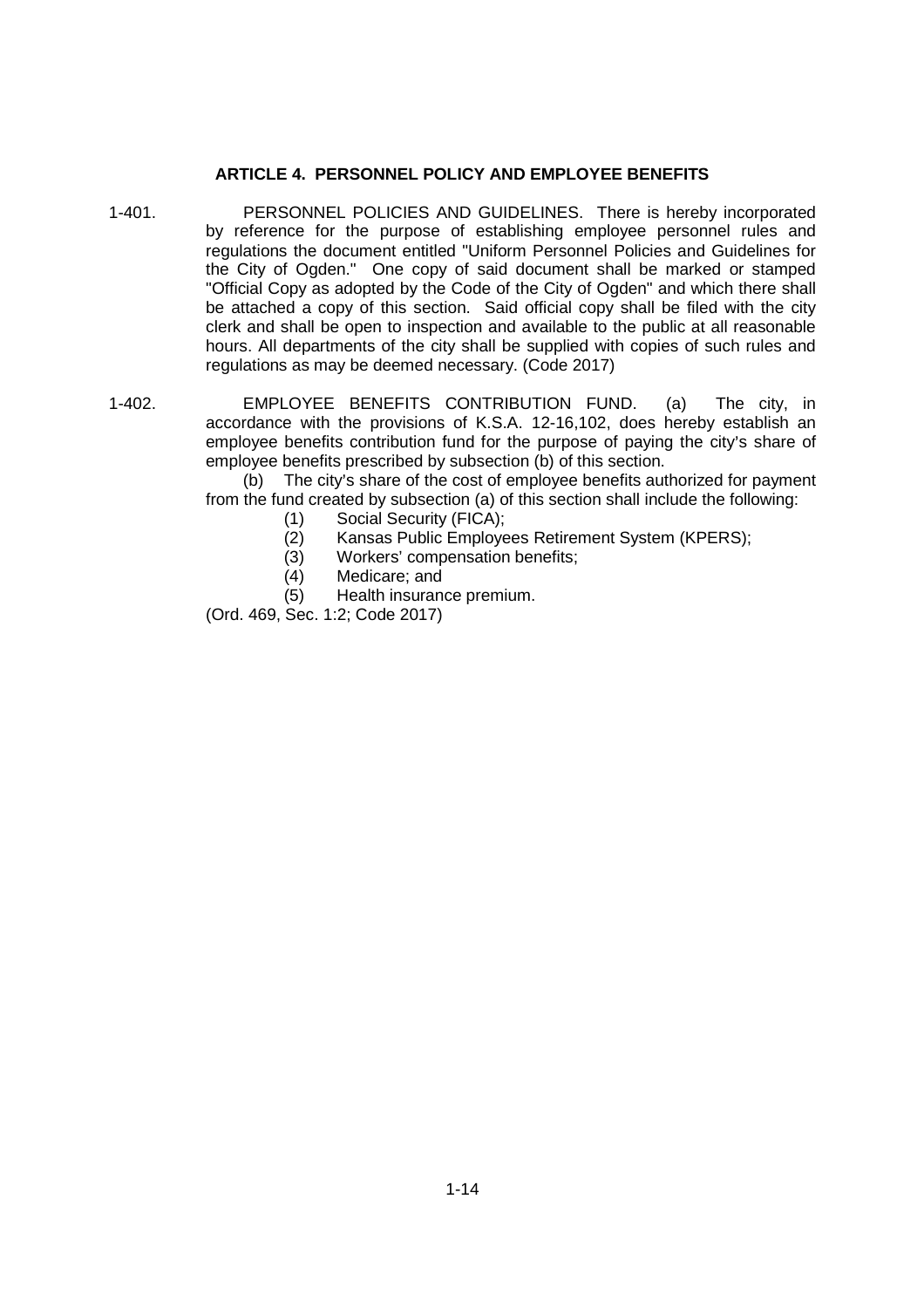## **ARTICLE 5. OATHS AND BONDS**

1-501. OATH; AFFIRMATION. All officers and employees of the city, whether elected or appointed, either under the laws of the State of Kansas or ordinances of the city, shall before entering upon the duties of their respective offices, take and subscribe an oath or affirmation as follows:

> Oath: "I do solemnly swear (or affirm, as the case may be) that I will support the Constitution of the United States and the Constitution of the State of Kansas and faithfully discharge the duties of \_\_\_\_\_\_\_\_\_\_ (here enter name of office or position). So help me God."

> Affirmation: "I do solemnly, sincerely and truly declare and affirm that I will support the Constitution of the United States and of the State of Kansas and faithfully discharge the duties of \_\_\_\_\_\_\_\_\_\_\_\_ (enter name of office or position). This I do under the pains and penalties of perjury. (K.S.A. 75-4308, K.S.A. 54-104, K.S.A. 54-106; Code 2017)

- 1-502. OATHS FILED. All officers and employees required to take and subscribe or sign an oath or affirmation shall be supplied the forms for the purpose at the expense of the city and upon taking and subscribing or signing any such oath or affirmation, the same shall be filed by the city clerk. (Code 1987)
- 1-503. BONDS REQUIRED. (a) The following city officers shall each, before entering upon the duties of his or her office, give a good and sufficient corporate surety bond to the city. The bond shall be in the following amount, to wit:
	- (1) City treasurer \$10,000;
	- (2) City clerk \$10,000;
	- (3) Clerk of municipal court \$1,000;
	- (4) Judge of municipal court \$1,000.

(b) The governing body may provide for the coverage by blanket bond of such officers and employees and in such amounts as the governing body may, by resolution, designate.

(Code 2017)

- 1-504. SAME; PREMIUMS. All premiums on surety bonds shall be paid by the city. (K.S.A. 78-111; Code 1987)
- 1-505. CONDITION OF BONDS. Each of the bonds required in section 1-503 of this article shall be conditioned for the faithful performance of duty and all acts required by the laws of Kansas and of the city, and for the application and payment over to the proper persons of all moneys or property coming into the hands of each such officer by virtue of his or her office. (Code 1987)
- 1-506. APPROVAL OF BONDS. All bonds given to the city shall be approved as to their form by the city attorney and as to surety and sufficiency by the governing body, unless otherwise provided by the laws of the State of Kansas. (Code 1987)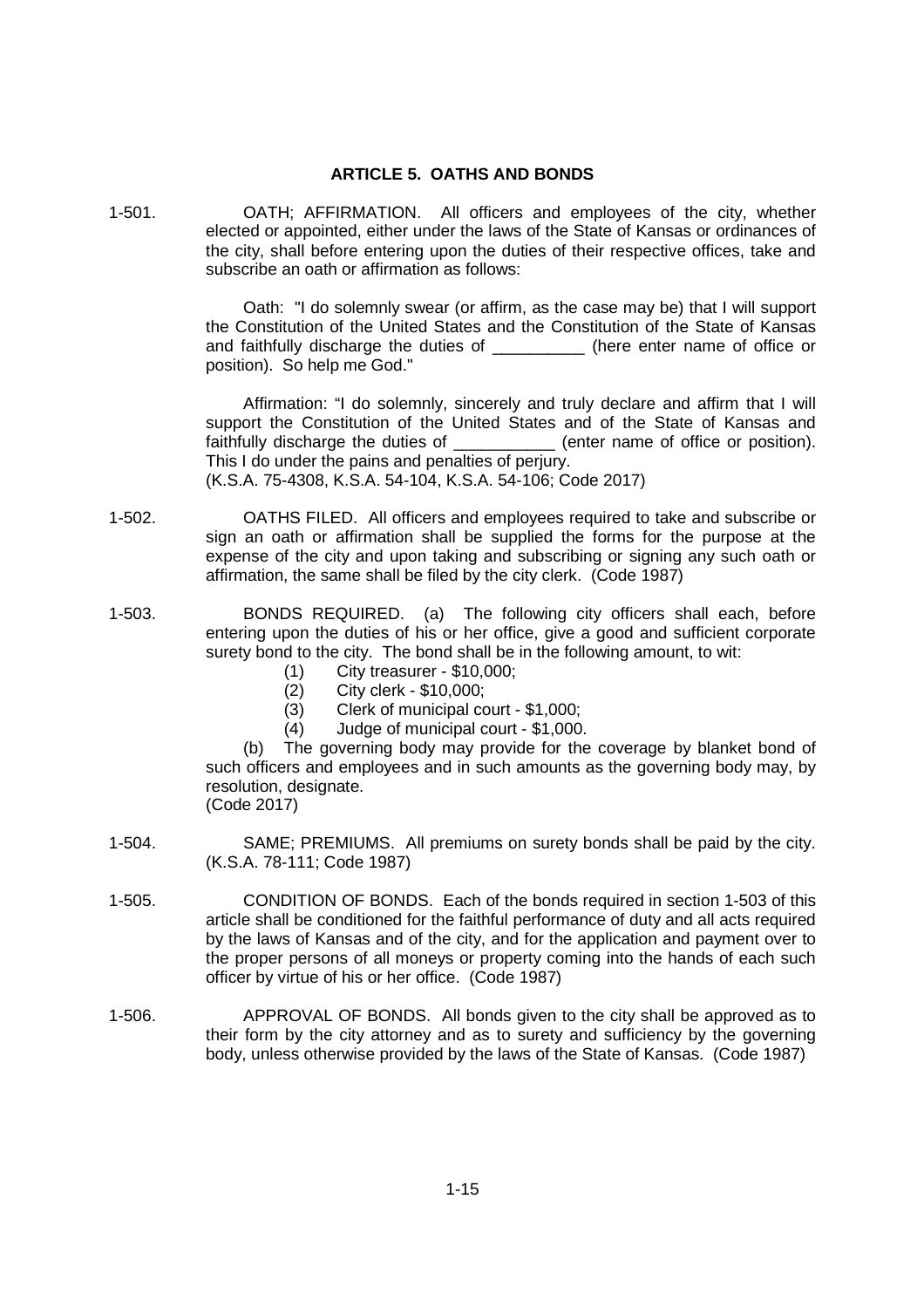#### **ARTICLE 6. OPEN RECORDS**

1-601. POLICY. (a) It is hereby declared to be the policy of the city that all public records which are made, maintained or kept by or are in the possession of the city, its officers and employees, shall be open for public inspection as provided by, and subject to the restrictions imposed by, the Kansas Open Records Act.

(b) Any person, upon request, shall have access to such open public records for the purpose of inspecting, abstracting or copying such records while they are in the possession, custody and control of the appointed or designated record custodian thereof, or his or her designated representative. (Code 1987)

1-602. RECORD CUSTODIANS. (a) All city officers and employees appointed or designated as record custodians under this article shall: protect public records from damage and disorganization; prevent excessive disruption of the essential functions of the city; provide assistance and information upon request; insure efficient and timely action and response to all applications for inspection of public records; and shall carry out the procedures adopted by this city for inspecting and copying open public records.

> (b) The official custodian shall prominently display or distribute or otherwise make available to the public a brochure in the form prescribed by the Local Freedom of Information Officer that contains basic information about the rights of a requester, the responsibilities of a public agency, and the procedures for inspecting or obtaining a copy of public records under the Kansas Open Records Act. The official custodian shall display or distribute or otherwise make available to the public the brochure at one or more places in the administrative offices of the city where it is available to members of the public who request public information in person.

(Code 2017)

1-603. LOCAL FREEDOM OF INFORMATION OFFICERS. The Local Freedom of Information Officer shall:

> (a) Prepare and provide educational materials and information concerning the Kansas Open Records Act;

> (b) Be available to assist the city and members of the general public to resolve disputes relating the Kansas Open Records Act;

(c) Respond to inquiries relating to the Kansas Open Records Act;

(d) Establish the requirements for the content, size, shape and other physical characteristics of a brochure required to be displayed or distributed or otherwise made available to the public under the Kansas Open Records Act. In establishing such requirements for the content of the brochure, the Local Freedom of Information Officer shall include plainly written basic information about the rights of a requester, the responsibilities of the city, and the procedures for inspecting and obtaining a copy of public records under the Act. (Code 2017)

1-604. PUBLIC REQUEST FOR ACCESS. All city offices keeping and maintaining open public records shall establish office hours during which any person may make a request for access to an open public record. Such hours shall be no fewer than the hours each business day the office is regularly open to the public. For any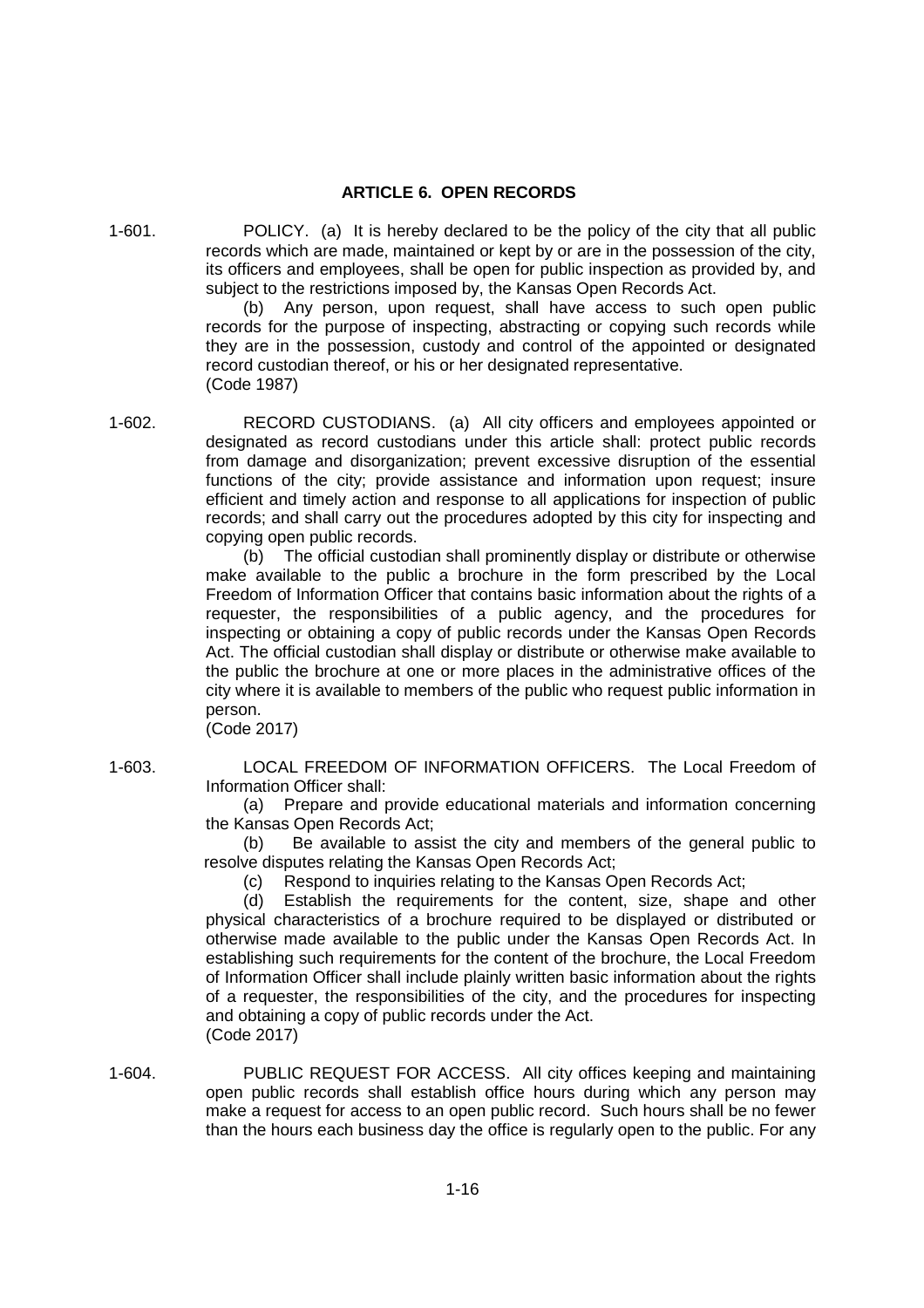city office not open Monday through Friday, hours shall be established by the record custodian for each such day at which time any person may request access to an open public record. (Code 1987)

- 1-605. FACILITIES FOR PUBLIC INSPECTION. All city offices keeping and maintaining open public records shall provide suitable facilities to be used by any person desiring to inspect and/or copy an open public record. The office of the city clerk, being the principal record-keeper of the city, shall be used as the principal office for providing access to and providing copies of open records to the maximum extent practicable. Requesters of records shall be referred to the office of the city clerk except when the requested records are not in that office and are available in another city office. (Code 1987)
- 1-606. PROCEDURES FOR INSPECTION. Any person requesting access to an open public record for purposes of inspecting or copying such record, or obtaining a copy thereof, shall abide by the procedures adopted by the governing body for record inspection and copying, including those procedures established by record custodians as authorized by the governing body. Such procedures shall be posted in each city office keeping and maintaining open public records. (Code 1987)
- 1-607. APPOINTMENT OF OFFICIAL CUSTODIANS. The following city officers are hereby appointed as official custodians for purposes of the Kansas Open Records Act and are hereby charged with responsibility for compliance with that Act with respect to the hereinafter listed public records:

(a) City Clerk - All public records kept and maintained in the city clerk's office and all other public records not provided for elsewhere in this section.

(b) City Treasurer - All public records not on file in the office of the city clerk and kept and maintained in the city treasurer's office.

(c) Chief of Police - All public records not on file in the office of the city clerk and kept and maintained in the city police department.

(d) Fire Chief - All public records not on file in the office of the city clerk and kept and maintained in the city fire department.

(e) City Attorney - All public records not on file in the office of the city clerk and kept and maintained in the city attorney's office.

Clerk of the Municipal Court - All public records not on file in the office of the city clerk and kept and maintained in the municipal court. (Code 2017)

- 1-608. APPOINTMENT OF LOCAL FREEDOM OF INFORMATION OFFICER. The city clerk is hereby appointed as the local freedom of information officer and charged with all of the duties as set forth in section 1-603. (Code 2017)
- 1-609. DESIGNATION OF ADDITIONAL RECORD CUSTODIANS. (a) Each of the official custodians appointed in section 1-607 is hereby authorized to designate any subordinate officers or employees to serve as record custodian. Such record custodians shall have such duties and powers as are set out in the Kansas Open Records Act.

(b) Whenever an official custodian shall appoint another person as a record custodian he or she shall notify the city clerk of such designation and the city clerk shall maintain a register of all such designations. (Code 1987)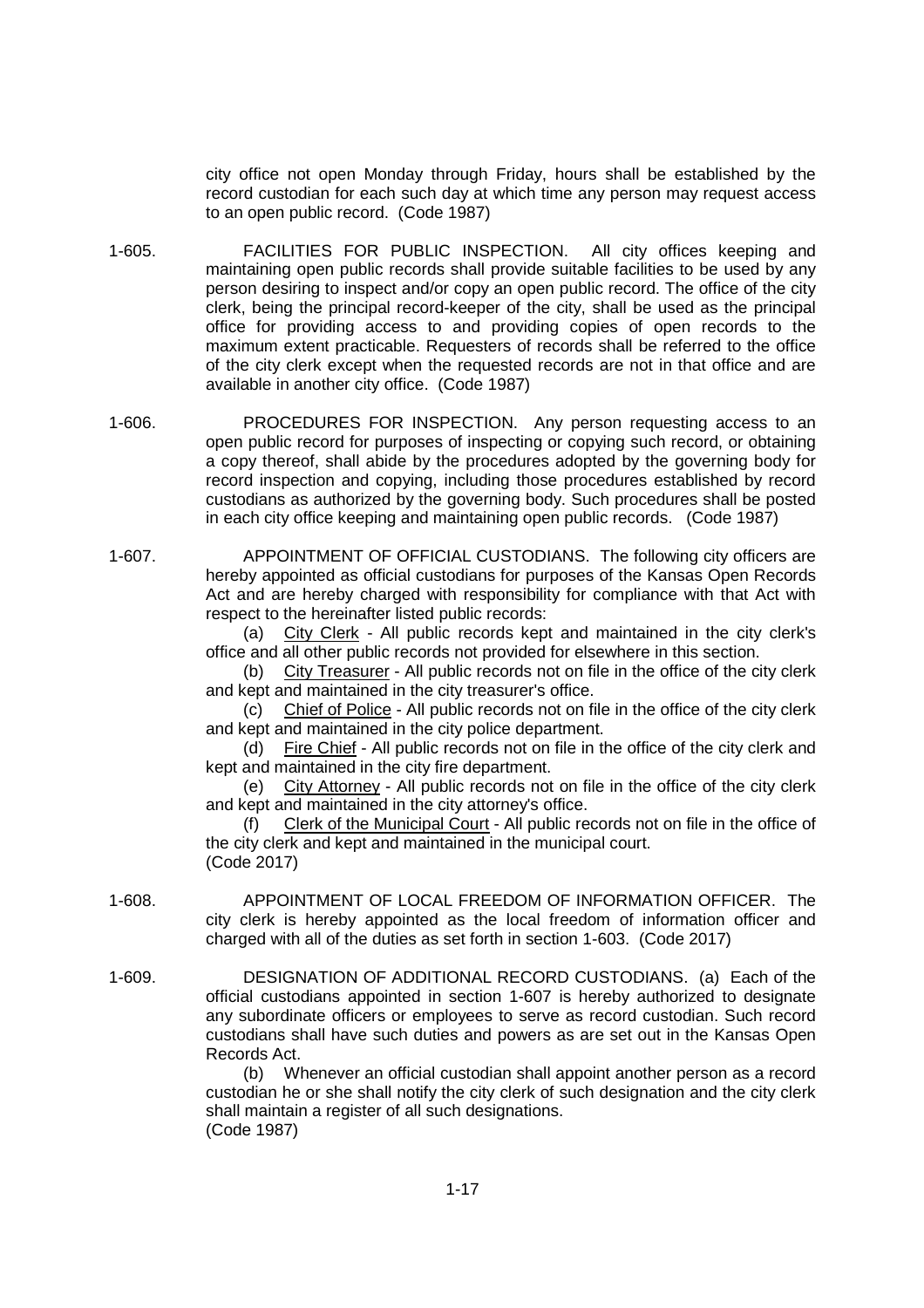1-610. REQUESTS TO BE DIRECTED TO CUSTODIANS. (a) All members of the public, in seeking access to, or copies of, a public record in accordance with the provisions of the Kansas Open Records Act, shall address their requests to the custodian charged with responsibility for the maintenance of the record sought to be inspected or copied.

> (b) Whenever any city officer or employee appointed or designated as a custodian under this article is presented with a request for access to, or copy of, a public record which record the custodian does not have in his or her possession and for which he or she has not been given responsibility to keep and maintain, the custodian shall so advise the person requesting the record. Further, the person making the request shall be informed as to which custodian the request should be addressed to, if such is known by the custodian receiving the request. (Code 1987)

- 1-611. FEE ADMINISTRATION. The city clerk is hereby authorized to provide the clerk's office, and the office of each record custodian, with sufficient cash to enable the making of change for record fee purposes. Each custodian shall transmit all record fee moneys collected to the city treasurer not less than monthly. Each custodian shall maintain duplicates of all records and copy request forms, completed as to the amount of fee charged and collected, which amounts shall be periodically audited by the clerk-finance officer and treasurer of the city. (Code 2017)
- 1-612. INSPECTION FEE. (a) Where a request has been made for inspection of any open public record which is readily available to the record custodian, there shall be no inspection fee charged to the requester.

(b) In all cases not covered by subsection (a) of this section, a record inspection fee shall be charged at the rate of \$15 per hour per employee engaged in the record search. A minimum charge of \$10 shall be charged for each such request.

(Code 1987)

1-613. COPYING FEE. (a) A fee of \$.25 per page shall be charged for photocopying public records, such fee to cover the cost of labor, materials and equipment.

(b) For copying any public records which cannot be reproduced by the city's photocopying equipment, the requester shall be charged the actual cost to the city, including staff time, in reproducing such records. (Code 1987)

1-614. PREPAYMENT OF FEES. (a) A record custodian may demand prepayment of the fees established by this article whenever he or she believes this to be in the best interest of the city. The prepayment amount shall be an estimate of the inspection and/or copying charges accrued in fulfilling the record request. Any overage or underage in the prepayment shall be settled prior to inspection of the requested record or delivery of the requested copies.

> (b) Prepayment of inspection and/or copying fees shall be required whenever, in the best estimate of the record custodian, such fees are estimated to exceed \$25.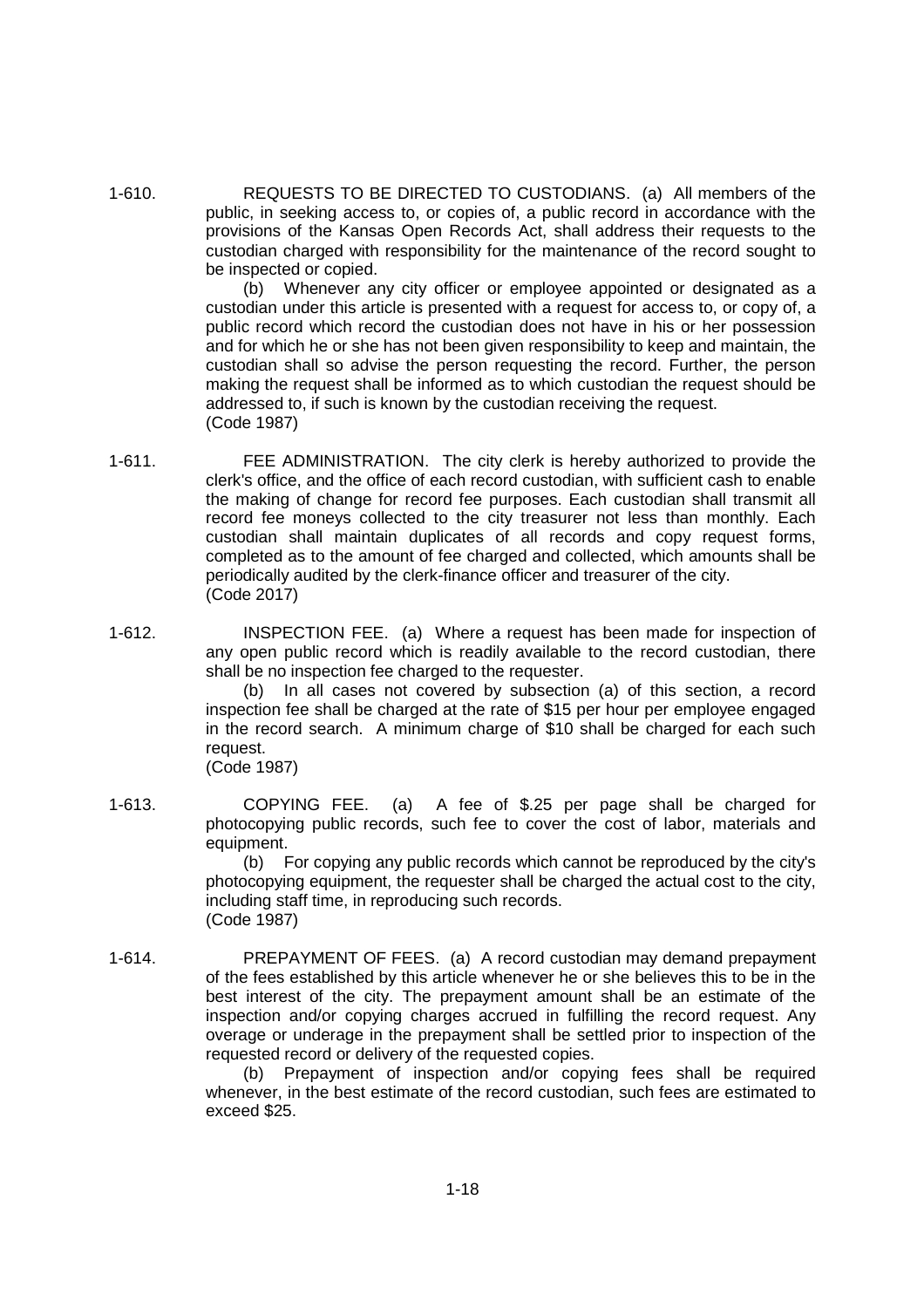(c) Where prepayment has been demanded by the record custodian, no record shall be made available to the requester until such prepayment has been made. (Code 1987)

1-615. PAYMENT. All fees charged under this article shall be paid to the custodian of the records inspected and/or copied unless the requester has established an account, for purposes of billing and payment, with the city. (Code 1987)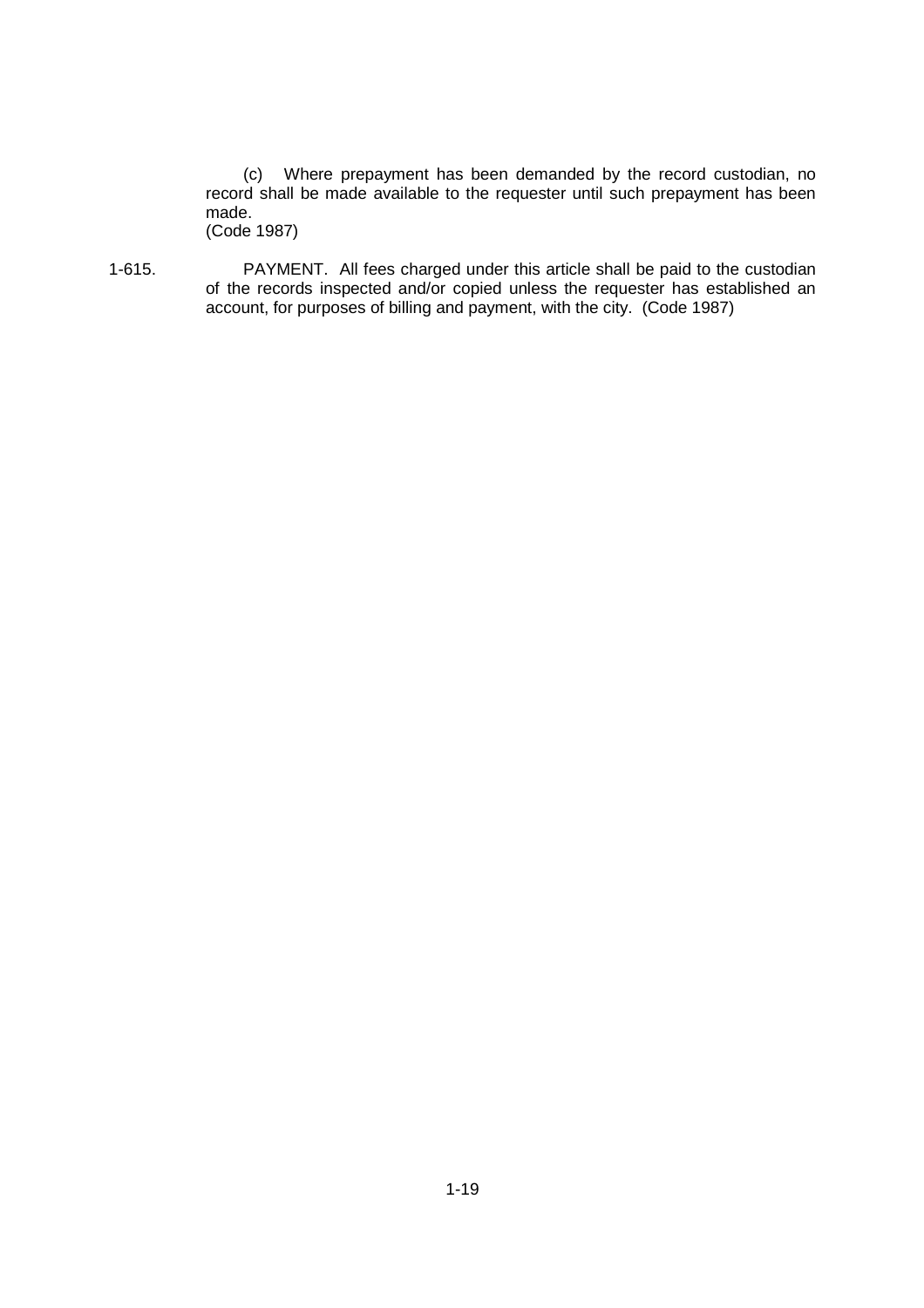## **ARTICLE 7. INVESTMENT OF PUBLIC FUNDS**

1-701. PURPOSE AND GOALS. It is the purpose of this statement to set forth the public policies of the city relating to the investment of public moneys, and establish procedural requirements as to investment management practice. The objective of the investment policy and program of the city shall be as follows:

(a) The safeguarding of all public moneys shall be of the highest priority. Public money shall not be invested or managed in any matter which would jeopardize the safety of the principal.

(b) Consistent with the requirement of safety, the objective of the investment program shall be to aggressively manage and invest all public moneys to maximize net earnings, consistent with the public responsibility to secure maximum, safe investment return possible from moneys assigned to its stewardship, to relieve demands on the property tax and to otherwise reduce the cost of public services. (Code 1987)

1-702. ACTIVE FUNDS; DESIGNATION OF DEPOSITORIES; ELIGIBLE DEPOSITORIES. (a) The governing body shall designate the banks, savings and loan associations and savings banks which shall serve as depositories of its funds. The clerk, treasurer or other city officer or employee having the custody of city funds shall deposit such funds only at the designated banks, savings and loan associations and savings banks. Only banks, savings and loan associations and savings banks that have main or branch offices in Riley County shall be designated as official depositories. No such bank, savings bank or savings and loan association shall be designated as a depository until the city is assured that it can obtain satisfactory security for its deposits.

> (b) The clerk, treasurer or other city officer or employee depositing public funds shall deposit all such public funds coming into such person's possession in their name and official title as such officer. If the governing body fails to designate an official depository or depositories, the officer thereof having custody of city funds shall deposit such funds with one or more banks, savings and loan associations or savings banks which have main or branch offices in Riley County if satisfactory security can be obtained therefor and if not then elsewhere. In such event, the officer or employee shall serve notice in writing on the governing body showing the names and locations of such banks, savings and loan associations and savings banks where such funds are deposited, and upon so doing the officer or employee having custody of such funds shall not be liable for the loss of any portion thereof except for official misconduct or for the misappropriation of such funds by the officer or employee.

> (c) If eligible banks, savings and loan associations or savings banks under subsections (a) or (b) cannot or will not provide an acceptable bid, which shall include services, for the depositing of public funds under this section, then banks, savings and loan associations or savings banks which have main or branch offices in any immediately adjoining county may receive deposits of the city's active funds, if such banks, savings and loan associations or savings banks have been designated as official depositories under subsection (a) and the city can obtain satisfactory security therefor.

(Code 2017)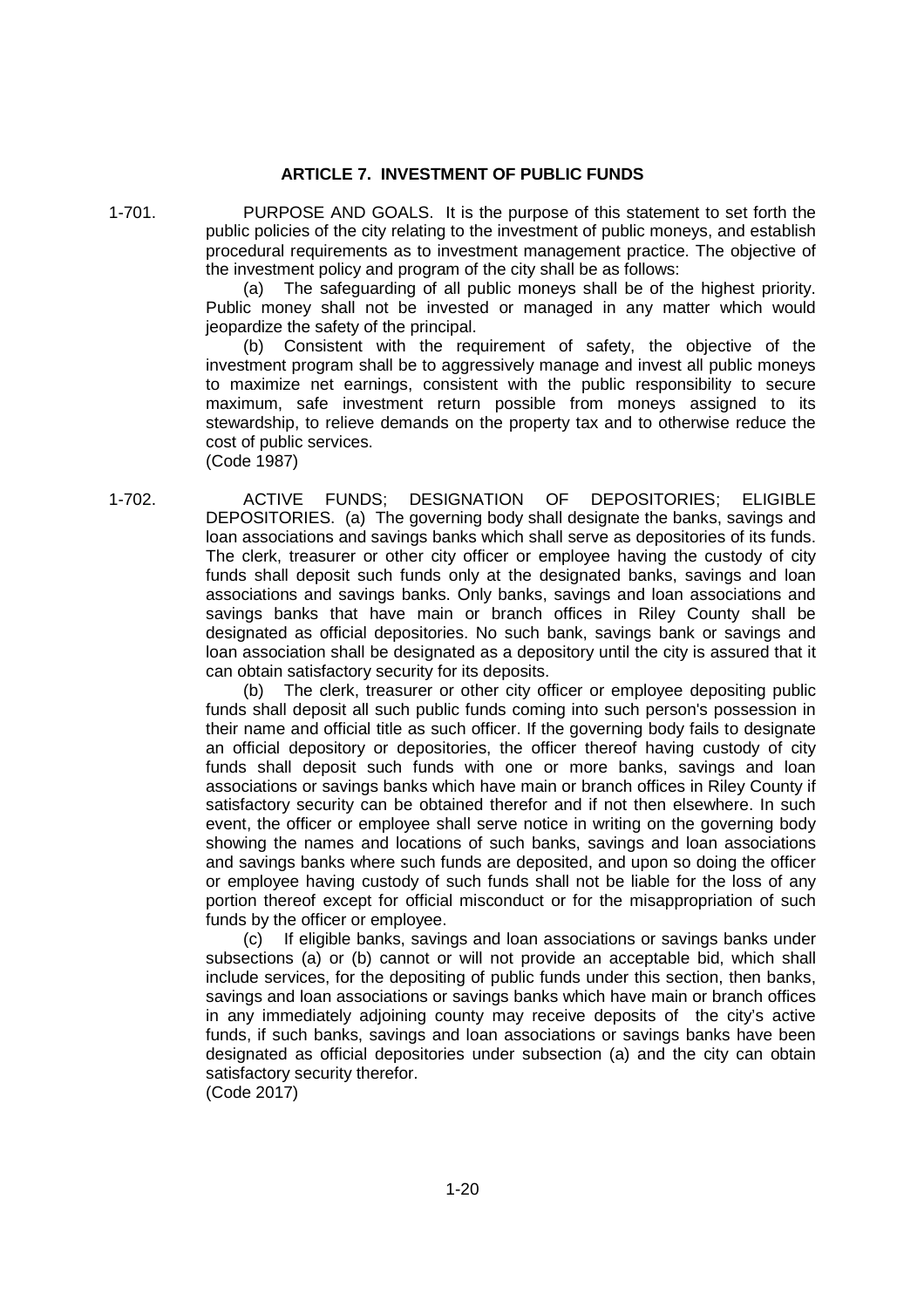1-703. DEFINITIONS. As used in this article the following words and phrases shall mean:

> (a) Bank - means any bank incorporated under the laws of the state of Kansas or any other state, or organized under the laws of the United States and which has a main or branch office in Kansas:

> Savings and loan association - means any savings and loan association incorporated under the laws of the state of Kansas or any other state, or organized under the laws of the United States and which has a main or branch office in Kansas;

> (c) Savings bank - means any savings bank organized under the laws of the United States and which has a main or branch office in Kansas;

> (d) Main office - means the place of business specified in the articles of association, certificate of authority or similar document, where the business of the institution is carried on and which is not a branch;

> (e) Branch - means any office within this state, other than the main office, that is approved as a branch by a federal or state supervisory agency, at which deposits are received, checks paid or money lent. Branch does not include an automated teller machine, remote service unit or similar device or a loan production office;

> (f) Investment rate - means a rate which is the equivalent yield for United States government securities having a maturity date as published in the Wall Street Journal, nearest the maturity date for equivalent maturities. The 0-90 day rate shall be computed on the average effective federal funds rate as published by the Federal Reserve System for the previous week. (Code 2017)

1-704. INVESTMENT OF IDLE FUNDS. Temporarily idle moneys of the city not currently needed, may in accordance with the procedure hereinafter described be invested:

(a) In temporary notes or no-fund warrants issued by the city;

(b) In savings deposits, demand deposits, time deposit, open accounts, certificates of deposit or time certificates of deposit with maturities of not more than two years:

(1) In banks, savings and loan associations and savings banks, which have main or branch offices located in the city; or

(2) If no main or branch office of a bank, savings and loan association or savings bank is located in the city, then in banks, savings and loan associations and savings banks, which have main or branch offices in the county or counties in which all or part of the city is located;

(c) In repurchase agreements with:

(1) Banks, savings and loan associations and savings banks, which have main or branch offices located in the city, for direct obligations of, or obligations that are insured as to principal and interest by, the United States government or any agency thereof; or

(2)(A) If no main or branch office of a bank, savings and loan association or savings bank, is located in the city; or

(B) If no such bank, savings and loan association or savings bank having a main or branch office located in the city is willing to enter into such an agreement with the city at an interest rate equal to or greater than the investment rate, as defined in subsection (g) of K.S.A. 12-1675a, and amendments thereto, then such repurchase agreements may be entered into with banks, savings and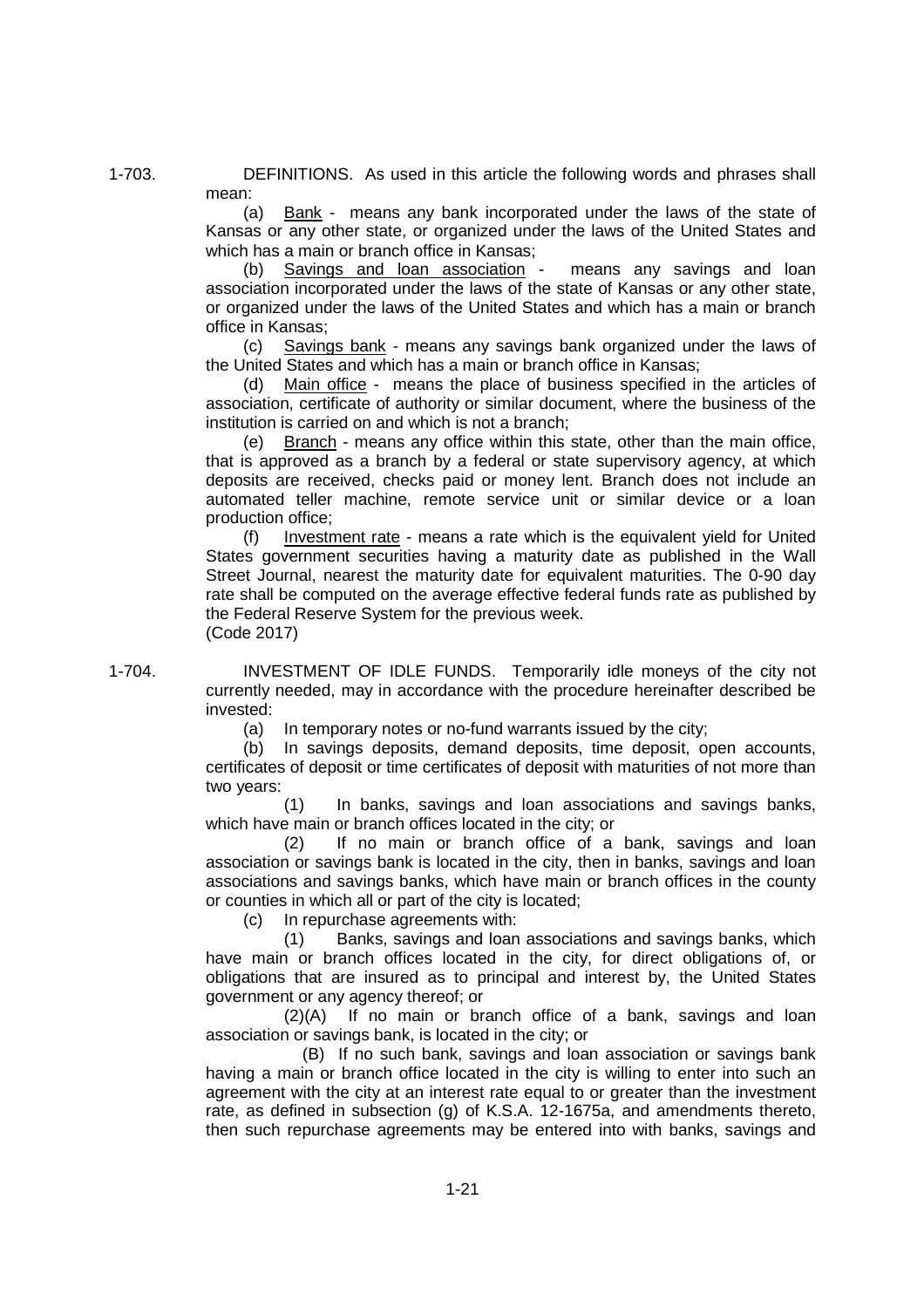loan associations or savings banks which have main or branch offices in the county or counties in which all or part of the city is located; or

(3) If no bank, savings and loan association or savings bank, having a main or branch office in such county or counties is willing to enter into such an agreement with the city at an interest rate equal to or greater than the investment rate, as defined in subsection (g) of K.S.A. 12-1675a, and amendments thereto, then such repurchase agreements may be entered into with banks, savings and loan associations or savings banks located within the State of Kansas;

(d) In direct obligations of or obligations that are insured as to principal and interest by the United States or any agency thereof, not including mortgagebacked securities with maturities as the governing body shall determine, but not exceeding two years. Such investment transactions shall only be conducted with banks, savings and loan associations and savings banks; the federal reserve bank of Kansas City, Missouri; or with primary government securities dealers which report to the market report division of the federal reserve bank of New York, or any broker-dealer engaged in the business of selling government securities which is registered in compliance with the requirements of section 15 or 15C of the securities exchange act of 1934 and registered pursuant to K.S.A. 2005 Supp. 17- 12a401, and amendments thereto;

(e) In the municipal investment pool fund established in K.S.A. 12-1677a, and amendments thereto;

(f) In the investments authorized and in accordance with the conditions prescribed in K.S.A. 12-1677b, and amendments thereto; or

(g) In multiple municipal client investment pools managed by the trust departments of banks which have main or branch offices located in county or counties where city is located or with trust companies incorporated under the laws of this state which have contracted to provide trust services under the provisions of K.S.A. 9-2107, and amendments thereto, with banks which have main or branch offices located in the county or counties in which Ogden is located. Public moneys invested under this paragraph shall be secured in the same manner as provided for under K.S.A. 9-1402, and amendments thereto. Pooled investments of public moneys made by trust departments under this paragraph shall be subject to the same terms, conditions and limitations as are applicable to the municipal investment pool established by K.S.A. 12-1677a, and amendments thereto.

(h) The investments authorized in subsections (d), (e), (f) or (g) of this section shall be utilized only if the banks, savings and loan associations and savings banks eligible for investments authorized in subsection (b), cannot or will not make the investments authorized in subsection (b) available to the city at interest rates equal to or greater than the investment rate, as defined in subsection (g) of K.S.A. 12-1675a, and amendments thereto.

(i) In selecting a depository pursuant to subsection (b), if a bank, savings and loan association or savings bank eligible for an investment deposit thereunder has an office located in the city and such financial institution will make such deposits available to the city at interest rates equal to or greater than the investment rate, as defined in subsection (g) of K.S.A. 12-1675a, and amendments thereto, and such financial institution otherwise qualifies for such deposit, the governing body shall select one or more of such eligible financial institutions for deposit of funds pursuant to this section. If no such financial institution qualifies for such deposits, the city shall select for such deposits one or more eligible banks, savings and loan associations or savings banks which have offices in the county or counties in which all or a part of the city is located which will make such deposits